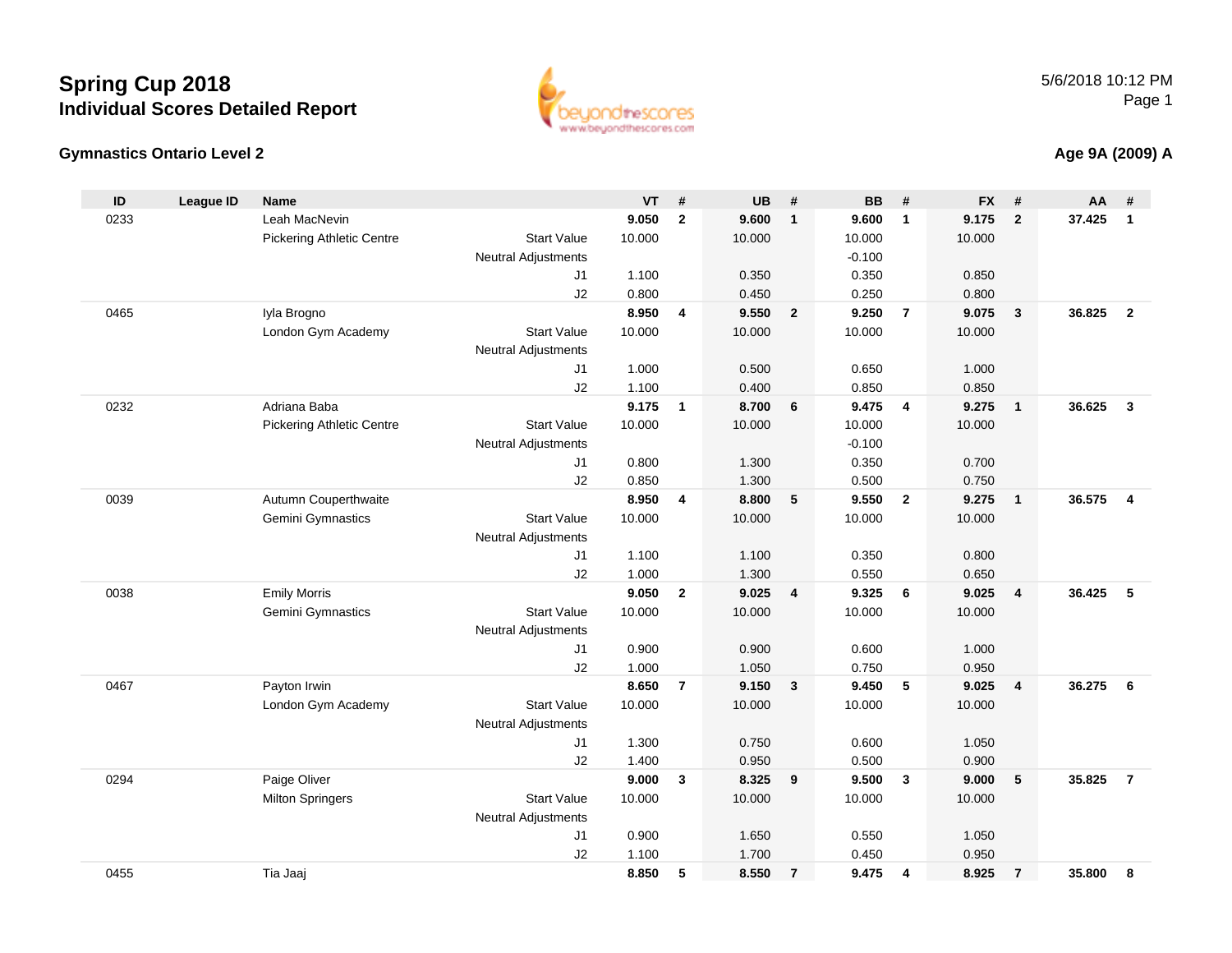

|      |                       | <b>Futures Gymnastics Laird</b>              | <b>Start Value</b>         | 10.000 |                | 10.000   |                         | 10.000   |                | 10.000 |     |        |    |
|------|-----------------------|----------------------------------------------|----------------------------|--------|----------------|----------|-------------------------|----------|----------------|--------|-----|--------|----|
|      |                       |                                              | <b>Neutral Adjustments</b> |        |                |          |                         | $-0.100$ |                |        |     |        |    |
|      |                       |                                              | J1                         | 1.200  |                | 1.500    |                         | 0.350    |                | 1.200  |     |        |    |
|      |                       |                                              | J2                         | 1.100  |                | 1.400    |                         | 0.500    |                | 0.950  |     |        |    |
| 0304 |                       | Abby Delaney                                 |                            | 8.850  | 5              | 8.425    | $\overline{\mathbf{8}}$ | 9.250    | $\overline{7}$ | 8.700  | 9   | 35.225 | 9  |
|      |                       | <b>Milton Springers</b>                      | <b>Start Value</b>         | 10.000 |                | 10.000   |                         | 10.000   |                | 10.000 |     |        |    |
|      |                       |                                              | <b>Neutral Adjustments</b> |        |                |          |                         |          |                |        |     |        |    |
|      |                       |                                              | J1                         | 1.100  |                | 1.550    |                         | 0.850    |                | 1.400  |     |        |    |
|      |                       |                                              | J2                         | 1.200  |                | 1.600    |                         | 0.650    |                | 1.200  |     |        |    |
| 0185 |                       | Nevae Boissoneau                             |                            | 9.050  | $\overline{2}$ | 7.775 12 |                         | 9.075    | 8              | 8.650  | 10  | 34.550 | 10 |
|      |                       | <b>Thunder Bay Gymnastics</b><br>Association | <b>Start Value</b>         | 10.000 |                | 10.000   |                         | 10.000   |                | 10.000 |     |        |    |
|      |                       |                                              | <b>Neutral Adjustments</b> |        |                |          |                         |          |                |        |     |        |    |
|      |                       |                                              | J1                         | 1.000  |                | 2.100    |                         | 1.000    |                | 1.300  |     |        |    |
|      |                       |                                              | J2                         | 0.900  |                | 2.350    |                         | 0.850    |                | 1.400  |     |        |    |
| 0308 |                       | Aurora Reynolds                              |                            | 8.550  | 8              | 8.250    | 10                      | 8.700    | 10             | 8.850  | 8   | 34.350 | 11 |
|      |                       | <b>Milton Springers</b>                      | <b>Start Value</b>         | 10.000 |                | 10.000   |                         | 10.000   |                | 10.000 |     |        |    |
|      |                       |                                              | <b>Neutral Adjustments</b> |        |                |          |                         |          |                |        |     |        |    |
|      |                       |                                              | J1                         | 1.400  |                | 1.800    |                         | 1.300    |                | 1.200  |     |        |    |
|      |                       |                                              | J2                         | 1.500  |                | 1.700    |                         | 1.300    |                | 1.100  |     |        |    |
| 0614 | Gymnastics<br>Ontario | Lucy Jacobs                                  |                            | 8.350  | -9             | 8.025    | $-11$                   | 8.750    | 9              | 8.975  | - 6 | 34.100 | 12 |
|      |                       | Galaxy                                       | <b>Start Value</b>         | 10.000 |                | 10.000   |                         | 10.000   |                | 10.000 |     |        |    |
|      |                       |                                              | <b>Neutral Adjustments</b> |        |                |          |                         |          |                |        |     |        |    |
|      |                       |                                              | J1                         | 1.800  |                | 1.900    |                         | 1.150    |                | 1.000  |     |        |    |
|      |                       |                                              | J2                         | 1.500  |                | 2.050    |                         | 1.350    |                | 1.050  |     |        |    |
| 0471 |                       | Audrina Foreman                              |                            | 8.700  | 6              | 7.175 13 |                         | 8.650    | 11             | 8.650  | 10  | 33.175 | 13 |
|      |                       | London Gym Academy                           | <b>Start Value</b>         | 10.000 |                | 10.000   |                         | 10.000   |                | 10.000 |     |        |    |
|      |                       |                                              | <b>Neutral Adjustments</b> |        |                |          |                         |          |                |        |     |        |    |
|      |                       |                                              | J1                         | 1.300  |                | 2.750    |                         | 1.300    |                | 1.300  |     |        |    |
|      |                       |                                              | J2                         | 1.300  |                | 2.900    |                         | 1.400    |                | 1.400  |     |        |    |

#### **Gymnastics Ontario Level 2**

**Age 9A (2009) B**

| ID   | League ID | Name                      |                     | <b>VT</b> | -# | <b>UB</b> | # | BB     | # | $FX$ # | $AA$ # |  |
|------|-----------|---------------------------|---------------------|-----------|----|-----------|---|--------|---|--------|--------|--|
| 0372 |           | Kyanah Coutain            |                     | 9.500     |    | 9.350     |   | 9.450  | 4 | 9.350  | 37.650 |  |
|      |           | <b>Futures Gymnastics</b> | <b>Start Value</b>  | 10.000    |    | 10.000    |   | 10.000 |   | 10.000 |        |  |
|      |           |                           | Neutral Adjustments |           |    |           |   |        |   |        |        |  |
|      |           |                           | J1                  | 0.500     |    | 0.600     |   | 0.550  |   | 0.600  |        |  |
|      |           |                           | J2                  | 0.500     |    | 0.700     |   | 0.550  |   | 0.700  |        |  |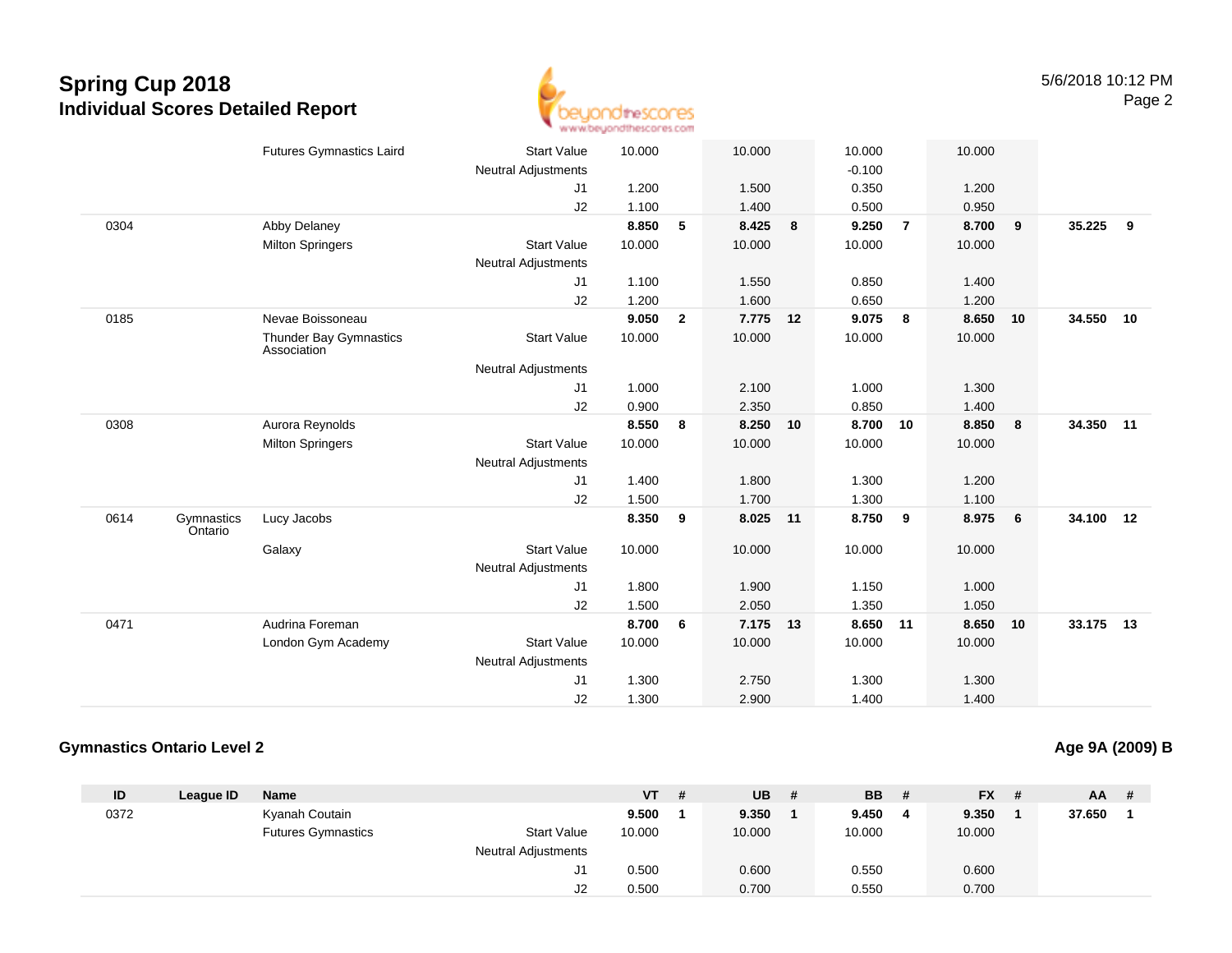

| 0456 |                       | <b>Grace Sandstrom</b>           |                                                  | 9.150    | $\mathbf{3}$   | 9.225    | $\overline{\mathbf{3}}$ | 9.175    | $\overline{7}$          | 9.175  | $\overline{4}$   | 36.725 | $\overline{\mathbf{2}}$ |
|------|-----------------------|----------------------------------|--------------------------------------------------|----------|----------------|----------|-------------------------|----------|-------------------------|--------|------------------|--------|-------------------------|
|      |                       | <b>Futures Gymnastics Laird</b>  | <b>Start Value</b>                               | 10.000   |                | 10.000   |                         | 10.000   |                         | 10.000 |                  |        |                         |
|      |                       |                                  | Neutral Adjustments                              |          |                |          |                         | $-0.100$ |                         |        |                  |        |                         |
|      |                       |                                  | J1                                               | 0.900    |                | 0.800    |                         | 0.650    |                         | 0.800  |                  |        |                         |
|      |                       |                                  | J2                                               | 0.800    |                | 0.750    |                         | 0.800    |                         | 0.850  |                  |        |                         |
| 1007 | Gymnastics<br>Ontario | Jordan Hajdu                     |                                                  | 8.975    | 5              | 9.175    | $\overline{\mathbf{4}}$ | 9.300    | 6                       | 9.100  | 5                | 36.550 | $\mathbf{3}$            |
|      |                       | Aspire Gymnastics                | <b>Start Value</b><br><b>Neutral Adjustments</b> | 10.000   |                | 10.000   |                         | 10.000   |                         | 10.000 |                  |        |                         |
|      |                       |                                  | J1                                               | 1.050    |                | 0.850    |                         | 0.700    |                         | 0.850  |                  |        |                         |
|      |                       |                                  | J2                                               | 1.000    |                | 0.800    |                         | 0.700    |                         | 0.950  |                  |        |                         |
| 0373 |                       | Unnathi Varma                    |                                                  | 9.275    | $\mathbf{2}$   | 8.325 11 |                         | 9.600    | $\overline{\mathbf{1}}$ | 9.250  | $\mathbf{3}$     | 36.450 | $\overline{\mathbf{4}}$ |
|      |                       | <b>Futures Gymnastics</b>        | <b>Start Value</b><br><b>Neutral Adjustments</b> | 10.000   |                | 10.000   |                         | 10.000   |                         | 10.000 |                  |        |                         |
|      |                       |                                  | J1                                               | 0.750    |                | 1.700    |                         | 0.400    |                         | 0.850  |                  |        |                         |
|      |                       |                                  | J2                                               | 0.700    |                | 1.650    |                         | 0.400    |                         | 0.650  |                  |        |                         |
| 0446 | Gymnastics<br>Ontario | Indigo Taha                      |                                                  | 9.150    | 3              | 8.900    | $\overline{7}$          | 9.575    | $\overline{\mathbf{2}}$ | 8.825  | 9                | 36.450 | $\overline{4}$          |
|      |                       | Aspire Gymnastics                | <b>Start Value</b>                               | 10.000   |                | 10.000   |                         | 10.000   |                         | 10.000 |                  |        |                         |
|      |                       |                                  | <b>Neutral Adjustments</b>                       |          |                |          |                         |          |                         |        |                  |        |                         |
|      |                       |                                  | J1                                               | 0.900    |                | 1.100    |                         | 0.400    |                         | 1.300  |                  |        |                         |
|      |                       |                                  | J2                                               | 0.800    |                | 1.100    |                         | 0.450    |                         | 1.050  |                  |        |                         |
| 0231 |                       | Leah Tasker                      |                                                  | 8.575 10 |                | 9.275    | $\overline{\mathbf{2}}$ | 9.425    | 5                       | 9.050  | 6                | 36.325 | 5                       |
|      |                       | <b>Pickering Athletic Centre</b> | <b>Start Value</b>                               | 10.000   |                | 10.000   |                         | 10.000   |                         | 10.000 |                  |        |                         |
|      |                       |                                  | <b>Neutral Adjustments</b>                       |          |                |          |                         | $-0.100$ |                         |        |                  |        |                         |
|      |                       |                                  | J1                                               | 1.500    |                | 0.800    |                         | 0.400    |                         | 1.050  |                  |        |                         |
|      |                       |                                  | J2                                               | 1.350    |                | 0.650    |                         | 0.550    |                         | 0.850  |                  |        |                         |
| 0303 |                       | Charlotte Runham                 |                                                  | 8.950    | 6              | 8.925    | 6                       | 9.525    | $\mathbf{3}$            | 8.850  | 8                | 36.250 | 6                       |
|      |                       | <b>Milton Springers</b>          | <b>Start Value</b><br><b>Neutral Adjustments</b> | 10.000   |                | 10.000   |                         | 10.000   |                         | 10.000 |                  |        |                         |
|      |                       |                                  | J1                                               | 1.000    |                | 1.000    |                         | 0.450    |                         | 1.000  |                  |        |                         |
|      |                       |                                  | J2                                               | 1.100    |                | 1.150    |                         | 0.500    |                         | 1.300  |                  |        |                         |
| 0307 |                       | Kaya Piotowski                   |                                                  | 8.950    | 6              | 8.975    | $\sqrt{5}$              | 8.850    | 8                       | 9.300  | $\boldsymbol{2}$ | 36.075 | $\overline{7}$          |
|      |                       | <b>Milton Springers</b>          | <b>Start Value</b>                               | 10.000   |                | 10.000   |                         | 10.000   |                         | 10.000 |                  |        |                         |
|      |                       |                                  | <b>Neutral Adjustments</b>                       |          |                |          |                         | $-0.100$ |                         |        |                  |        |                         |
|      |                       |                                  | J1                                               | 1.100    |                | 1.000    |                         | 1.100    |                         | 0.750  |                  |        |                         |
|      |                       |                                  | J2                                               | 1.000    |                | 1.050    |                         | 1.000    |                         | 0.650  |                  |        |                         |
| 0036 |                       | Shylah Deen                      |                                                  | 8.900    | $\overline{7}$ | 8.875    | 8                       | 9.175    | $\overline{7}$          | 9.000  | $\overline{7}$   | 35.950 | 8                       |
|      |                       | Gemini Gymnastics                | <b>Start Value</b>                               | 10.000   |                | 10.000   |                         | 10.000   |                         | 10.000 |                  |        |                         |
|      |                       |                                  | Neutral Adjustments                              |          |                |          |                         |          |                         |        |                  |        |                         |
|      |                       |                                  | J1                                               | 1.200    |                | 1.050    |                         | 0.750    |                         | 1.100  |                  |        |                         |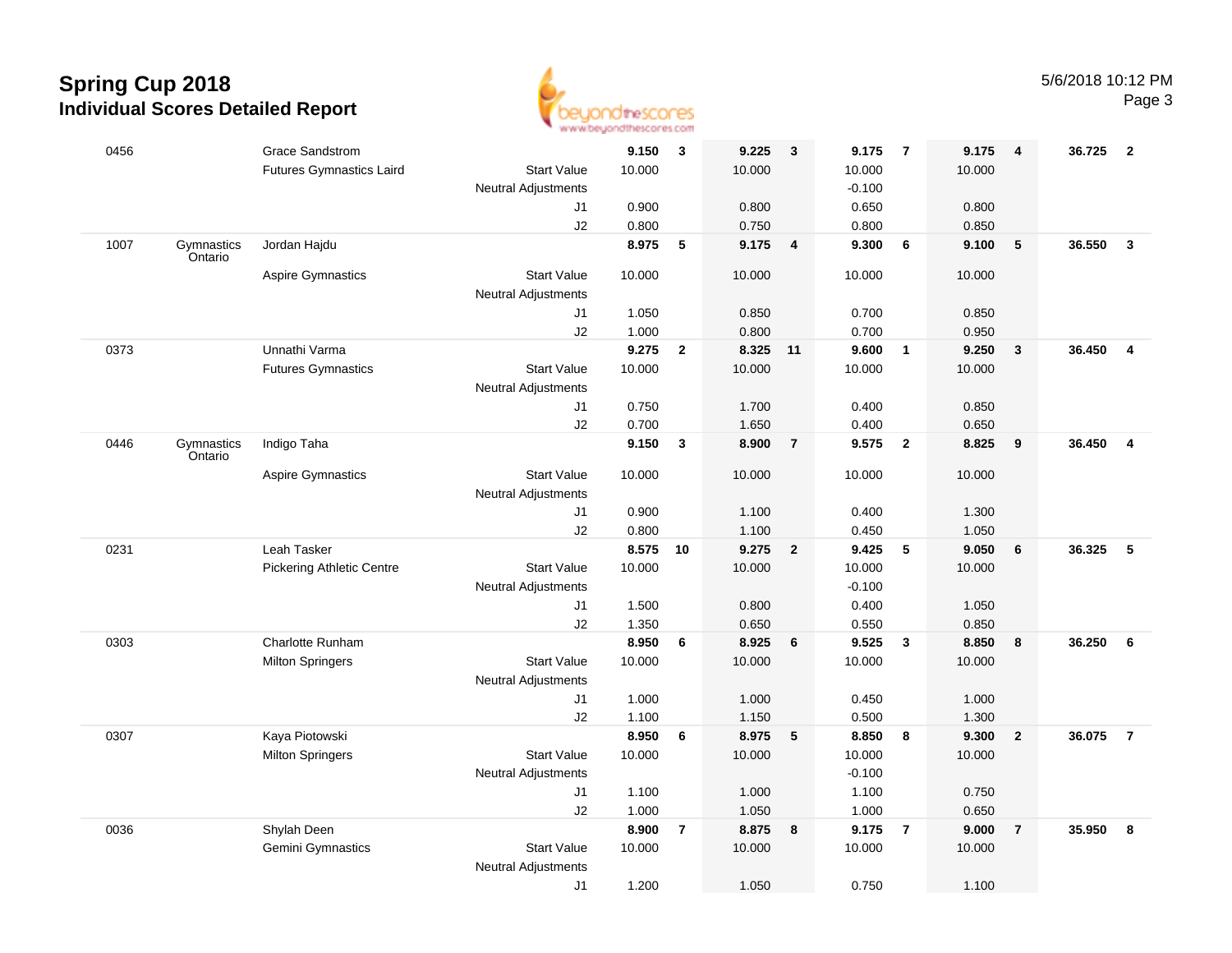

|      |                                              | J2                         | 1.000  |                | 1.200   |    | 0.900    |                | 0.900    |    |           |  |
|------|----------------------------------------------|----------------------------|--------|----------------|---------|----|----------|----------------|----------|----|-----------|--|
| 0146 | Shaimaa Wahab                                |                            | 8.600  | 9              | 8.600   | 10 | 9.450    | $\overline{4}$ | 8.300 11 |    | 34.950 9  |  |
|      | <b>Barrie Kempettes</b>                      | <b>Start Value</b>         | 10.000 |                | 10.000  |    | 10.000   |                | 10.000   |    |           |  |
|      |                                              | <b>Neutral Adjustments</b> |        |                |         |    |          |                |          |    |           |  |
|      |                                              | J <sub>1</sub>             | 1.400  |                | 1.300   |    | 0.500    |                | 1.600    |    |           |  |
|      |                                              | J2                         | 1.400  |                | 1.500   |    | 0.600    |                | 1.800    |    |           |  |
| 0139 | Lacie O'Brien                                |                            | 8.800  | 8              | 8.625 9 |    | 8.525    | 10             | 8.100 12 |    | 34.050 10 |  |
|      | <b>Barrie Kempettes</b>                      | <b>Start Value</b>         | 10.000 |                | 10.000  |    | 10.000   |                | 10.000   |    |           |  |
|      |                                              | <b>Neutral Adjustments</b> |        |                |         |    | $-0.100$ |                |          |    |           |  |
|      |                                              | J <sub>1</sub>             | 1.100  |                | 1.350   |    | 1.350    |                | 2.000    |    |           |  |
|      |                                              | J2                         | 1.300  |                | 1.400   |    | 1.400    |                | 1.800    |    |           |  |
| 0189 | Nyla Pekki                                   |                            | 9.000  | $\overline{4}$ | 7.100   | 12 | 8.650    | 9              | 8.450    | 10 | 33.200 11 |  |
|      | <b>Thunder Bay Gymnastics</b><br>Association | <b>Start Value</b>         | 10.000 |                | 10.000  |    | 10.000   |                | 10.000   |    |           |  |
|      |                                              | <b>Neutral Adjustments</b> |        |                |         |    | $-0.100$ |                |          |    |           |  |
|      |                                              | J <sub>1</sub>             | 1.000  |                | 2.900   |    | 1.300    |                | 1.650    |    |           |  |
|      |                                              | J2                         | 1.000  |                | 2.900   |    | 1.200    |                | 1.450    |    |           |  |

#### **Gymnastics Ontario Level 2**

**ID League ID Name VT # UB # BB # FX # AA #** 0486 Adrianna Laskaratos **9.625 <sup>2</sup> 9.400 <sup>3</sup> 9.675 <sup>1</sup> 9.425 <sup>5</sup> 38.125 <sup>1</sup>** Bluewater Start Valuee 10.000 10.000 10.000 10.000 Neutral Adjustments J1 0.350 0.600 0.350 0.650 J2 0.400 0.600 0.300 0.500 0507 Isabella Delorme Halcovitch **9.700 <sup>1</sup> 9.400 <sup>3</sup> 9.400 <sup>2</sup> 9.550 <sup>3</sup> 38.050 <sup>2</sup>** Burlington Gymnastics Clubb 3tart Value 10.000 10.000 10.000 10.000 10.000 Neutral Adjustments J1 0.250 0.600 0.650 0.400 J2 0.350 0.600 0.550 0.500 0802 Lauryn Laszkowski **9.625 <sup>2</sup> 9.450 <sup>2</sup> 9.175 <sup>3</sup> 9.325 <sup>6</sup> 37.575 <sup>3</sup>** Vaughan Gymnastics Clubb 3tart Value 10.000 10.000 10.000 10.000 10.000 Neutral Adjustments J1 0.400 0.600 0.900 0.600 J2 0.350 0.500 0.750 0.750 0804 Bailey Lindo-Morgan **9.700 <sup>1</sup> 9.550 <sup>1</sup> 8.850 <sup>7</sup> 9.425 <sup>5</sup> 37.525 <sup>4</sup>** Vaughan Gymnastics Clubb 3tart Value 10.000 10.000 10.000 10.000 10.000

Neutral Adjustments

#### **Age 9B (2009) A**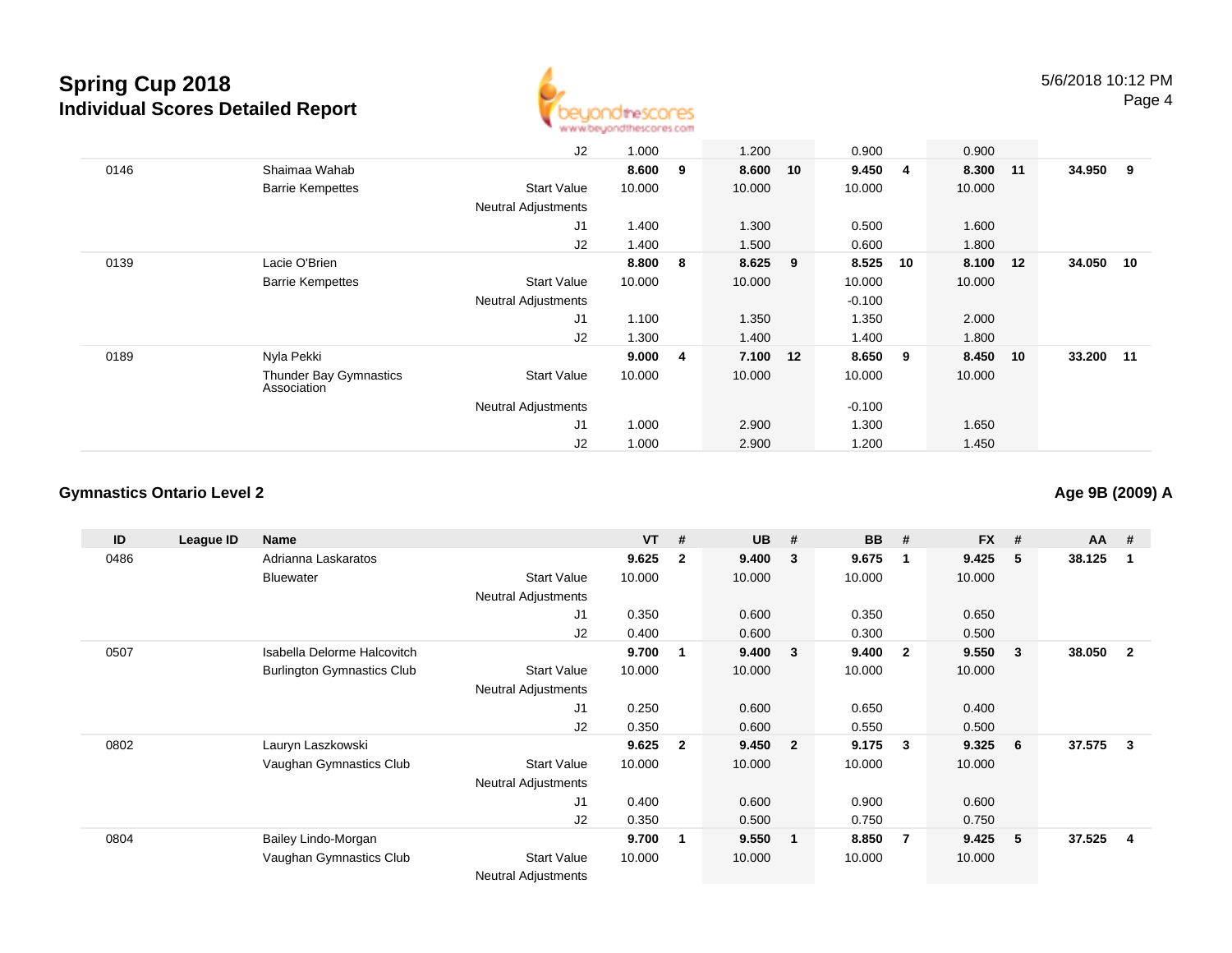

|      |                                                   | J1                         | 0.300        |                          | 0.400                 |                 | 1.200              |                          | 0.600          |                |        |                |
|------|---------------------------------------------------|----------------------------|--------------|--------------------------|-----------------------|-----------------|--------------------|--------------------------|----------------|----------------|--------|----------------|
|      |                                                   | J2                         | 0.300        |                          | 0.500                 |                 | 1.100              |                          | 0.550          |                |        |                |
| 0484 | Jordyn Cousins                                    |                            | 9.400        | 6                        | 9.250                 | $\overline{4}$  | 9.150              | $\overline{4}$           | 9.675          | $\mathbf{1}$   | 37.475 | 5              |
|      | <b>Bluewater</b>                                  | <b>Start Value</b>         | 10.000       |                          | 10.000                |                 | 10.000             |                          | 10.000         |                |        |                |
|      |                                                   | Neutral Adjustments        |              |                          |                       |                 |                    |                          |                |                |        |                |
|      |                                                   | J1                         | 0.600        |                          | 0.650                 |                 | 0.900              |                          | 0.300          |                |        |                |
|      |                                                   | J2                         | 0.600        |                          | 0.850                 |                 | 0.800              |                          | 0.350          |                |        |                |
| 0850 | Claudia Capobianco                                |                            | 9.575        | $\mathbf{3}$             | 8.875                 | $\overline{7}$  | 9.100              | $\overline{\phantom{0}}$ | 9.650          | $\overline{2}$ | 37.200 | 6              |
|      | <b>Synergy Gymnastics</b>                         | <b>Start Value</b>         | 10.000       |                          | 10.000                |                 | 10.000             |                          | 10.000         |                |        |                |
|      |                                                   | <b>Neutral Adjustments</b> |              |                          |                       |                 |                    |                          |                |                |        |                |
|      |                                                   | J1                         | 0.400        |                          | 1.100                 |                 | 0.800              |                          | 0.350          |                |        |                |
|      |                                                   | J2                         | 0.450        |                          | 1.150                 |                 | 1.000              |                          | 0.350          |                |        |                |
| 0796 | Ava Gallea                                        |                            | 9.300        | 8                        | 9.100                 | $6\phantom{1}6$ | 9.050              | $6\overline{6}$          | 9.450          | $\overline{4}$ | 36.900 | $\overline{7}$ |
|      | <b>Synergy Gymnastics</b>                         | <b>Start Value</b>         | 10.000       |                          | 10.000                |                 | 10.000             |                          | 10.000         |                |        |                |
|      |                                                   | Neutral Adjustments        |              |                          |                       |                 |                    |                          |                |                |        |                |
|      |                                                   | J1                         | 0.700        |                          | 0.800                 |                 | 1.000              |                          | 0.500          |                |        |                |
|      |                                                   | J2                         | 0.700        |                          | 1.000                 |                 | 0.900              |                          | 0.600          |                |        |                |
| 0733 | Deione Buchanan                                   |                            | 9.550        | 4                        | 9.125                 | 5               | 8.800              | 8                        | 9.200          | $\overline{7}$ | 36.675 | 8              |
|      | <b>Revolution Gymnastics And Sports</b><br>Centre | <b>Start Value</b>         | 10.000       |                          | 10.000                |                 | 10.000             |                          | 10.000         |                |        |                |
|      |                                                   | Neutral Adjustments        |              |                          |                       |                 | $-0.100$           |                          |                |                |        |                |
|      |                                                   | J1                         | 0.400        |                          | 0.800                 |                 | 1.200              |                          | 0.800          |                |        |                |
|      |                                                   | J2                         | 0.500        |                          | 0.950                 |                 | 1.000              |                          | 0.800          |                |        |                |
| 0734 | <b>Brianna Haney</b>                              |                            | 9.450        | 5                        | 8.875                 | $\overline{7}$  | 9.100              | $\sqrt{5}$               | 8.975          | 9              | 36.400 | 9              |
|      | <b>Revolution Gymnastics And Sports</b>           | <b>Start Value</b>         | 10.000       |                          | 10.000                |                 | 10.000             |                          | 10.000         |                |        |                |
|      | Centre                                            |                            |              |                          |                       |                 |                    |                          |                |                |        |                |
|      |                                                   | <b>Neutral Adjustments</b> |              |                          |                       |                 |                    |                          |                |                |        |                |
|      |                                                   | J1                         | 0.550        |                          | 1.150                 |                 | 0.800              |                          | 1.000          |                |        |                |
|      |                                                   | J2                         | 0.550        |                          | 1.100                 |                 | 1.000              |                          | 1.050          |                |        |                |
| 0689 | Seyi Ilori                                        |                            | 9.375        | $\overline{7}$           | 8.200                 | 8               | 8.800              | $\boldsymbol{8}$         | 9.000          | 8              | 35.375 | 10             |
|      | Halton Hills Gymnastic Centre                     | <b>Start Value</b>         | 10.000       |                          | 10.000                |                 | 10.000             |                          | 10.000         |                |        |                |
|      |                                                   | <b>Neutral Adjustments</b> |              |                          |                       |                 |                    |                          |                |                |        |                |
|      |                                                   | J1                         | 0.550        |                          | 1.750                 |                 | 1.100              |                          | 0.900          |                |        |                |
| 0824 |                                                   | J2                         | 0.700        |                          | 1.850<br><b>X.XXX</b> |                 | 1.300<br>9.150     | $\overline{4}$           | 1.100<br>8.875 |                | 18.025 | 11             |
|      | Briana Campbell                                   |                            | <b>X.XXX</b> | $\overline{\phantom{a}}$ |                       | $\sim$          |                    |                          |                | 10             |        |                |
|      | <b>High Flyers Gymnastics</b>                     | <b>Start Value</b>         | 10.000       |                          |                       |                 | 10.000<br>$-0.100$ |                          | 10.000         |                |        |                |
|      |                                                   | Neutral Adjustments        |              |                          |                       |                 | 0.650              |                          | 1.050          |                |        |                |
|      |                                                   | J1<br>J2                   |              |                          |                       |                 | 0.850              |                          | 1.200          |                |        |                |
|      |                                                   |                            |              |                          |                       |                 |                    |                          |                |                |        |                |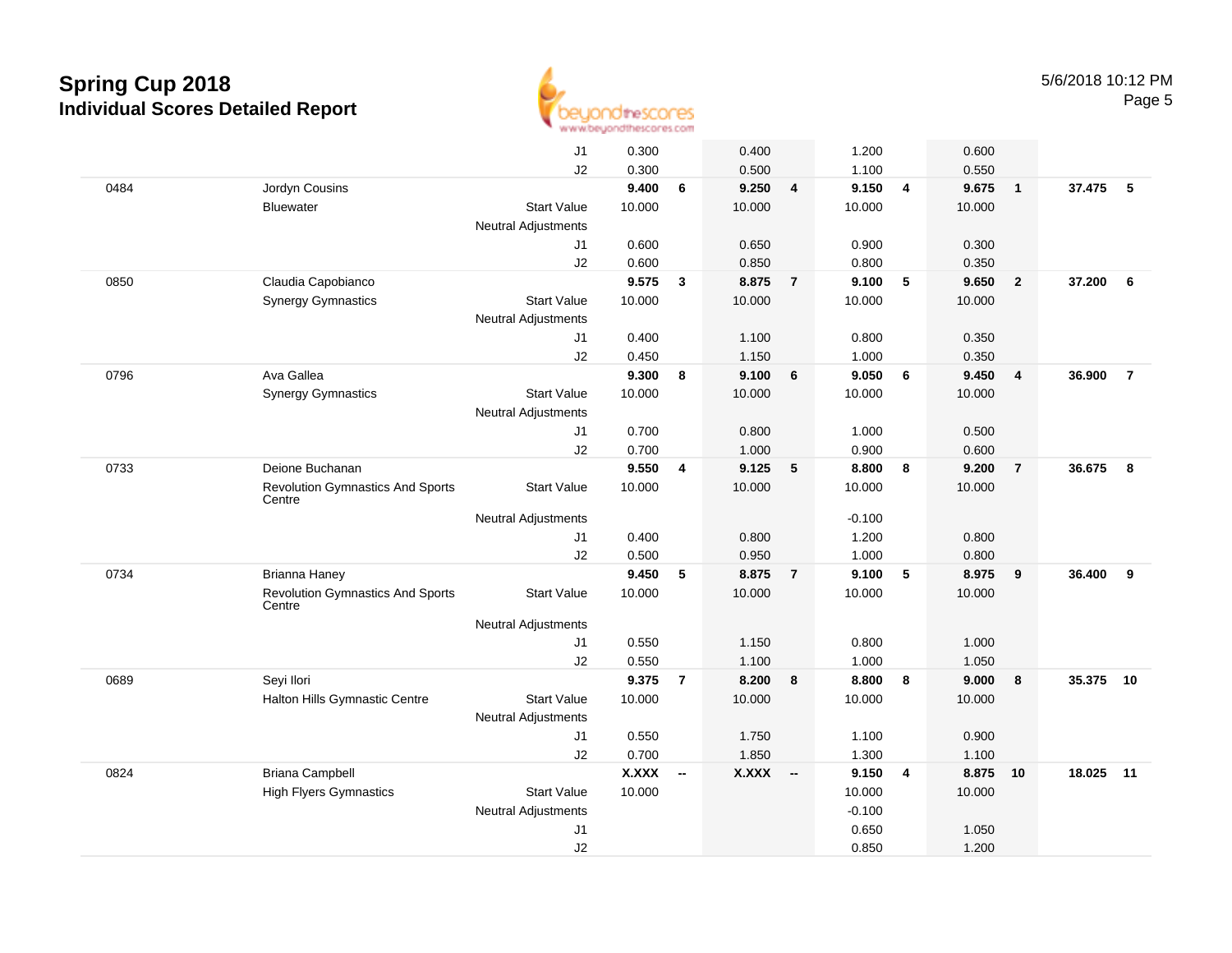

#### **Gymnastics Ontario Level 2**

#### **ID League ID Name VT # UB # BB # FX # AA #** 0509 Bronwyn Woit **9.875 <sup>1</sup> 9.400 <sup>2</sup> 9.300 <sup>3</sup> 9.500 <sup>3</sup> 38.075 <sup>1</sup>** Burlington Gymnastics Clubb 3tart Value 10.000 10.000 10.000 10.000 10.000 Neutral Adjustments J1 0.100 0.650 0.700 0.450 J2 0.150 0.550 0.700 0.550 0596 Alyson Slater **9.650 <sup>6</sup> 9.550 <sup>1</sup> 9.325 <sup>2</sup> 9.375 <sup>6</sup> 37.900 <sup>2</sup>** Cambridge Kips Start Valuee 10.000 10.000 10.000 10.000 Neutral Adjustments J1 0.400 0.400 0.750 0.600 J2 0.300 0.500 0.600 0.650 0487 Natalie Ghobril-Smith **9.575 <sup>8</sup> 9.375 <sup>3</sup> 9.250 <sup>4</sup> 9.450 <sup>4</sup> 37.650 <sup>3</sup>** Bluewater Start Valuee 10.000 10.000 10.000 10.000 Neutral Adjustments J1 0.450 0.700 0.750 0.450 J2 0.400 0.550 0.750 0.650 0799 Katherina Khomyn **9.725 <sup>4</sup> 9.125 <sup>7</sup> 9.075 <sup>7</sup> 9.650 <sup>1</sup> 37.575 <sup>4</sup>** Synergy Gymnastics Start Valuee 10.000 10.000 10.000 10.000 Neutral Adjustments J1 0.250 0.850 0.850 0.400 J2 0.300 0.900 1.000 0.300 0797 Caitlin Sukreski **9.675 <sup>5</sup> 9.350 <sup>4</sup> 9.175 <sup>5</sup> 9.350 <sup>7</sup> 37.550 <sup>5</sup>** Synergy Gymnastics Start Valuee 10.000 10.000 10.000 10.000 Neutral Adjustments J1 0.350 0.700 0.850 0.600 J2 0.300 0.600 0.800 0.700 0805 Eden Istzer **9.850 <sup>2</sup> 9.200 <sup>6</sup> 9.000 <sup>8</sup> 9.450 <sup>4</sup> 37.500 <sup>6</sup>** Vaughan Gymnastics Club Start Value 10.000 10.000 10.000 10.000 Neutral Adjustments J1 0.150 0.750 0.950 0.450 J2 0.150 0.850 1.050 0.650 0803 Niki Shafaei **9.625 <sup>7</sup> 8.825 <sup>11</sup> 9.475 <sup>1</sup> 9.550 <sup>2</sup> 37.475 <sup>7</sup>** Vaughan Gymnastics Club Start Value 10.000 10.000 10.000 10.000 Neutral Adjustments J1 0.350 1.250 0.450 0.400 J20.400 1.100 0.600 0.500

### **Age 9B (2009) B**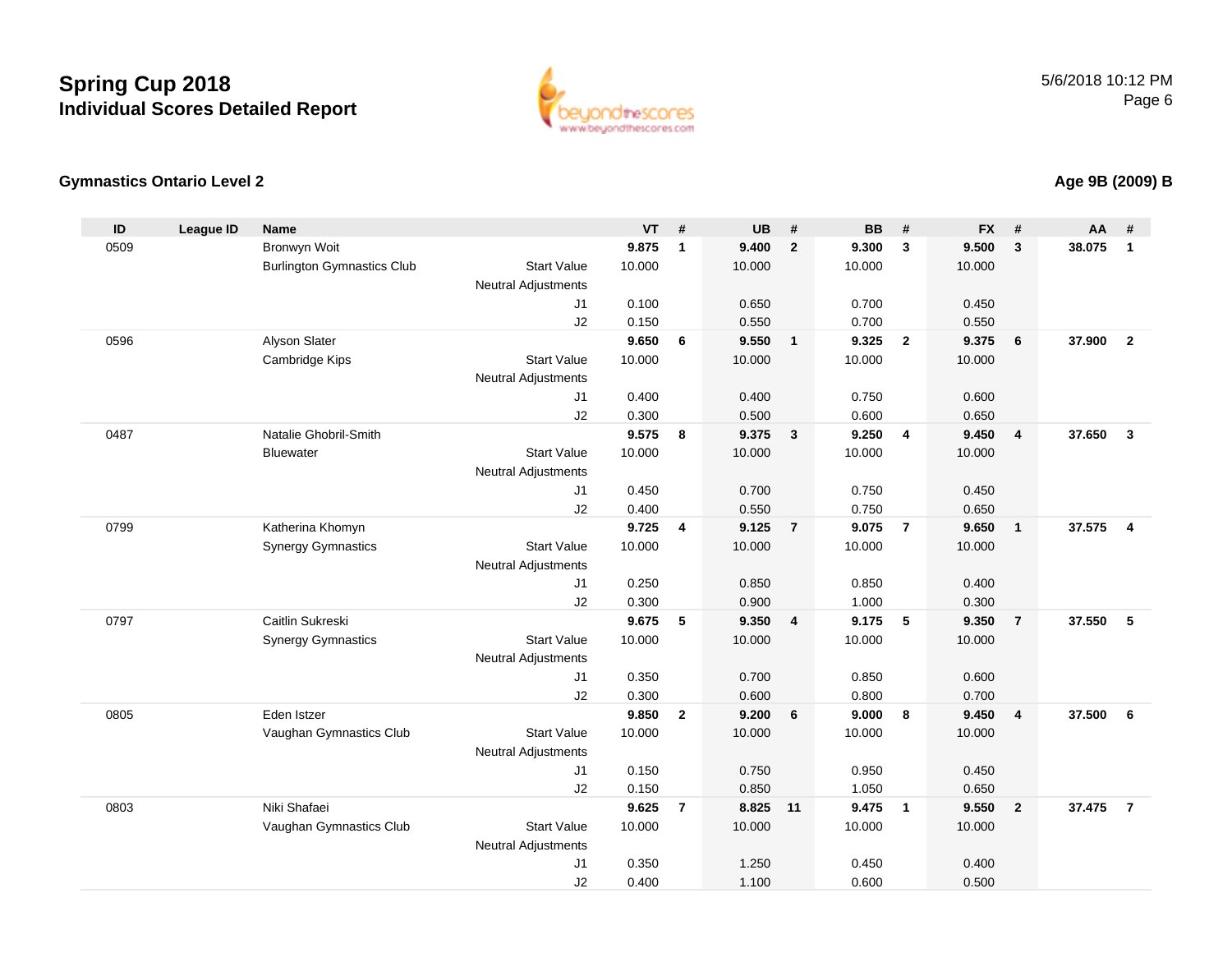

| 0825 | Natalia Cristiano             |                     | 9.575  | 8  | 8.975  | 9  | 9.300    | 3            | 9.425    | - 5 | 37.275    | - 8 |
|------|-------------------------------|---------------------|--------|----|--------|----|----------|--------------|----------|-----|-----------|-----|
|      | <b>High Flyers Gymnastics</b> | <b>Start Value</b>  | 10.000 |    | 10.000 |    | 10.000   |              | 10.000   |     |           |     |
|      |                               | Neutral Adjustments |        |    |        |    |          |              |          |     |           |     |
|      |                               | J1                  | 0.350  |    | 0.950  |    | 0.750    |              | 0.500    |     |           |     |
|      |                               | J2                  | 0.500  |    | 1.100  |    | 0.650    |              | 0.650    |     |           |     |
| 0728 | Katarina Lee                  |                     | 9.500  | 10 | 9.250  | 5  | 9.300    | $\mathbf{3}$ | 9.075    | 9   | 37.125    | 9   |
|      | <b>Owen Sound Satellites</b>  | <b>Start Value</b>  | 10.000 |    | 10.000 |    | 10.000   |              | 10.000   |     |           |     |
|      |                               | Neutral Adjustments |        |    |        |    |          |              |          |     |           |     |
|      |                               | J1                  | 0.500  |    | 0.650  |    | 0.700    |              | 1.000    |     |           |     |
|      |                               | J2                  | 0.500  |    | 0.850  |    | 0.700    |              | 0.850    |     |           |     |
| 0690 | Merisa Mann                   |                     | 9.550  | 9  | 9.000  | 8  | 9.100    | 6            | 9.375    | 6   | 37.025    | 10  |
|      | Halton Hills Gymnastic Centre | <b>Start Value</b>  | 10.000 |    | 10.000 |    | 10.000   |              | 10.000   |     |           |     |
|      |                               | Neutral Adjustments |        |    |        |    |          |              |          |     |           |     |
|      |                               | J1                  | 0.400  |    | 1.000  |    | 0.800    |              | 0.550    |     |           |     |
|      |                               | J2                  | 0.500  |    | 1.000  |    | 1.000    |              | 0.700    |     |           |     |
| 0798 | Sarah Unsworth                |                     | 9.750  | 3  | 8.900  | 10 | 9.100    | 6            | 9.250    | 8   | 37.000    | 11  |
|      | <b>Synergy Gymnastics</b>     | <b>Start Value</b>  | 10.000 |    | 10.000 |    | 10.000   |              | 10.000   |     |           |     |
|      |                               | Neutral Adjustments |        |    |        |    | $-0.100$ |              | $-0.100$ |     |           |     |
|      |                               | J1                  | 0.200  |    | 1.000  |    | 0.900    |              | 0.700    |     |           |     |
|      |                               | J2                  | 0.300  |    | 1.200  |    | 0.700    |              | 0.600    |     |           |     |
| 0488 | Leah Stephens                 |                     | 9.500  | 10 | 8.750  | 12 | 9.000    | 8            | 8.500    | 10  | 35.750 12 |     |
|      | <b>Bluewater</b>              | <b>Start Value</b>  | 10.000 |    | 10.000 |    | 10.000   |              | 10.000   |     |           |     |
|      |                               | Neutral Adjustments |        |    |        |    | $-0.100$ |              |          |     |           |     |
|      |                               | J1                  | 0.400  |    | 1.150  |    | 0.850    |              | 1.500    |     |           |     |
|      |                               | J2                  | 0.600  |    | 1.350  |    | 0.950    |              | 1.500    |     |           |     |

#### **Gymnastics Ontario Level 2**

**Age 10A (2008) A**

| ID   | League ID | <b>Name</b>             |                            | $VT$ #  | <b>UB</b> | #                        | <b>BB</b> | #                       | <b>FX</b> | #              | $AA$ # |                         |
|------|-----------|-------------------------|----------------------------|---------|-----------|--------------------------|-----------|-------------------------|-----------|----------------|--------|-------------------------|
| 0147 |           | Myla Tellier            |                            | 9.450   | 9.425     | $\overline{\phantom{a}}$ | 9.525     | $\overline{\mathbf{2}}$ | 9.125     | 3              | 37.525 |                         |
|      |           | <b>Barrie Kempettes</b> | <b>Start Value</b>         | 10.000  | 10.000    |                          | 10.000    |                         | 10.000    |                |        |                         |
|      |           |                         | <b>Neutral Adjustments</b> |         |           |                          |           |                         |           |                |        |                         |
|      |           |                         | J1                         | 0.600   | 0.500     |                          | 0.450     |                         | 0.950     |                |        |                         |
|      |           |                         | J2                         | 0.500   | 0.650     |                          | 0.500     |                         | 0.800     |                |        |                         |
| 0135 |           | <b>Hailey Lees</b>      |                            | 9.375 2 | 9.000 5   |                          | 9.550     | -1                      | 9.150     | $\overline{2}$ | 37.075 | $\overline{\mathbf{2}}$ |
|      |           | <b>Barrie Kempettes</b> | <b>Start Value</b>         | 10.000  | 10.000    |                          | 10.000    |                         | 10.000    |                |        |                         |
|      |           |                         | <b>Neutral Adjustments</b> |         |           |                          | $-0.100$  |                         |           |                |        |                         |
|      |           |                         | J1                         | 0.650   | 0.900     |                          | 0.350     |                         | 0.850     |                |        |                         |
|      |           |                         | J <sub>2</sub>             | 0.600   | 1.100     |                          | 0.350     |                         | 0.850     |                |        |                         |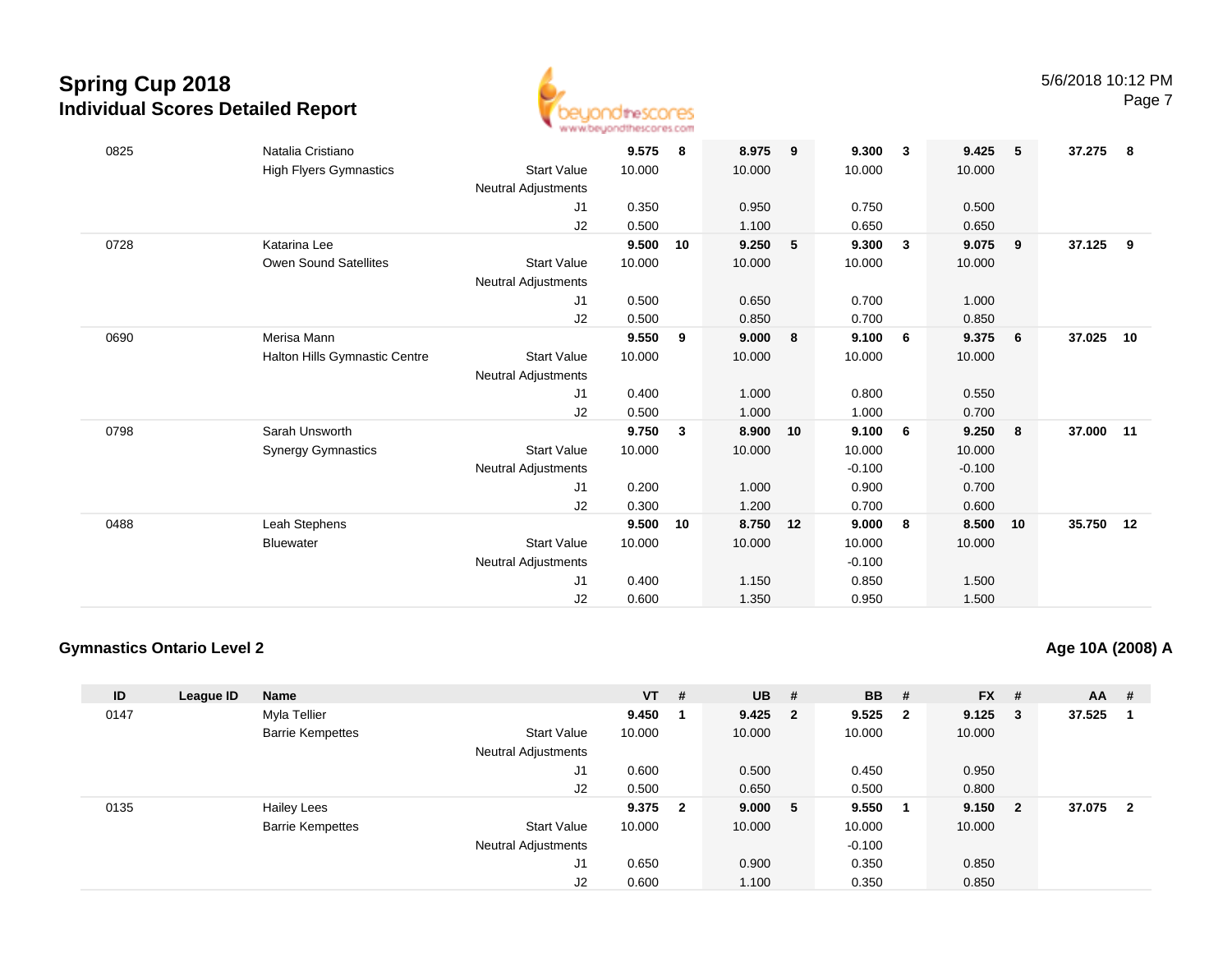

| 0296 |                       | Abigail Chatyrbok               |                            | 9.175  | - 5            | 9.150  | $\overline{\mathbf{3}}$ | 9.475  | $\overline{4}$          | 9.250  | $\mathbf{1}$     | 37.050   | $\mathbf{3}$   |
|------|-----------------------|---------------------------------|----------------------------|--------|----------------|--------|-------------------------|--------|-------------------------|--------|------------------|----------|----------------|
|      |                       | <b>Milton Springers</b>         | <b>Start Value</b>         | 10.000 |                | 10.000 |                         | 10.000 |                         | 10.000 |                  |          |                |
|      |                       |                                 | Neutral Adjustments        |        |                |        |                         |        |                         |        |                  |          |                |
|      |                       |                                 | J1                         | 0.750  |                | 0.750  |                         | 0.550  |                         | 0.850  |                  |          |                |
|      |                       |                                 | J2                         | 0.900  |                | 0.950  |                         | 0.500  |                         | 0.650  |                  |          |                |
| 0588 |                       | Charlotte Braha                 |                            | 9.350  | 3              | 9.650  | $\overline{1}$          | 9.450  | $5\phantom{.0}$         | 8.225  | 9                | 36.675   | $\overline{4}$ |
|      |                       | Cambridge Kips                  | <b>Start Value</b>         | 10.000 |                | 10.000 |                         | 10.000 |                         | 10.000 |                  |          |                |
|      |                       |                                 | <b>Neutral Adjustments</b> |        |                |        |                         |        |                         |        |                  |          |                |
|      |                       |                                 | J1                         | 0.600  |                | 0.400  |                         | 0.550  |                         | 1.900  |                  |          |                |
|      |                       |                                 | J2                         | 0.700  |                | 0.300  |                         | 0.550  |                         | 1.650  |                  |          |                |
| 0448 | Gymnastics<br>Ontario | Fiona Klacko                    |                            | 8.650  | 11             | 9.075  | $\overline{4}$          | 9.500  | $\overline{\mathbf{3}}$ | 9.150  | $\boldsymbol{2}$ | 36.375   | 5              |
|      |                       | Aspire Gymnastics               | <b>Start Value</b>         | 10.000 |                | 10.000 |                         | 10.000 |                         | 10.000 |                  |          |                |
|      |                       |                                 | <b>Neutral Adjustments</b> |        |                |        |                         |        |                         |        |                  |          |                |
|      |                       |                                 | J1                         | 1.400  |                | 0.850  |                         | 0.400  |                         | 0.850  |                  |          |                |
|      |                       |                                 | J2                         | 1.300  |                | 1.000  |                         | 0.600  |                         | 0.850  |                  |          |                |
| 0210 |                       | Rachel Conrad                   |                            | 9.375  | $\overline{2}$ | 8.900  | $\overline{7}$          | 9.275  | 6                       | 8.775  | 6                | 36.325   | 6              |
|      |                       | Woodstock Gym Club              | <b>Start Value</b>         | 10.000 |                | 10.000 |                         | 10.000 |                         | 10.000 |                  |          |                |
|      |                       |                                 | Neutral Adjustments        |        |                |        |                         |        |                         |        |                  |          |                |
|      |                       |                                 | J1                         | 0.650  |                | 1.050  |                         | 0.800  |                         | 1.250  |                  |          |                |
|      |                       |                                 | J2                         | 0.600  |                | 1.150  |                         | 0.650  |                         | 1.200  |                  |          |                |
| 0454 |                       | Ali Sparling                    |                            | 8.675  | 10             | 8.950  | 6                       | 9.500  | $\overline{\mathbf{3}}$ | 8.575  | 8                | 35.700   | $\overline{7}$ |
|      |                       | <b>Futures Gymnastics Laird</b> | <b>Start Value</b>         | 10.000 |                | 10.000 |                         | 10.000 |                         | 10.000 |                  |          |                |
|      |                       |                                 | <b>Neutral Adjustments</b> |        |                |        |                         |        |                         |        |                  |          |                |
|      |                       |                                 | J1                         | 1.450  |                | 0.950  |                         | 0.400  |                         | 1.450  |                  |          |                |
|      |                       |                                 | J2                         | 1.200  |                | 1.150  |                         | 0.600  |                         | 1.400  |                  | 35.250   |                |
| 1009 | Gymnastics<br>Ontario | Layla Schutte                   |                            | 9.025  | 6              | 8.375  | $_{9}$                  | 9.050  | 8                       | 8.800  | 5                |          | 8              |
|      |                       | Aspire Gymnastics               | <b>Start Value</b>         | 10.000 |                | 10.000 |                         | 10.000 |                         | 10.000 |                  |          |                |
|      |                       |                                 | <b>Neutral Adjustments</b> |        |                |        |                         |        |                         |        |                  |          |                |
|      |                       |                                 | J1                         | 1.050  |                | 1.550  |                         | 0.950  |                         | 1.250  |                  |          |                |
|      |                       |                                 | J2                         | 0.900  |                | 1.700  |                         | 0.950  |                         | 1.150  |                  |          |                |
| 0141 |                       | Qadira Shakespeare              |                            | 8.900  | 8              | 8.900  | $\overline{7}$          | 8.675  | 10                      | 8.700  | $\overline{7}$   | 35.175 9 |                |
|      |                       | <b>Barrie Kempettes</b>         | <b>Start Value</b>         | 10.000 |                | 10.000 |                         | 10.000 |                         | 10.000 |                  |          |                |
|      |                       |                                 | <b>Neutral Adjustments</b> |        |                |        |                         |        |                         |        |                  |          |                |
|      |                       |                                 | J1                         | 1.000  |                | 1.000  |                         | 1.250  |                         | 1.300  |                  |          |                |
|      |                       |                                 | J2                         | 1.200  |                | 1.200  |                         | 1.400  |                         | 1.300  |                  |          |                |
| 0374 |                       | Jasmine Fernandes               |                            | 9.275  | 4              | 7.825  | 11                      | 8.925  | 9                       | 9.025  | 4                | 35.050   | 10             |
|      |                       | <b>Futures Gymnastics</b>       | <b>Start Value</b>         | 10.000 |                | 10.000 |                         | 10.000 |                         | 10.000 |                  |          |                |
|      |                       |                                 | Neutral Adjustments        |        |                |        |                         |        |                         |        |                  |          |                |
|      |                       |                                 | J1                         | 0.650  |                | 2.250  |                         | 1.100  |                         | 1.050  |                  |          |                |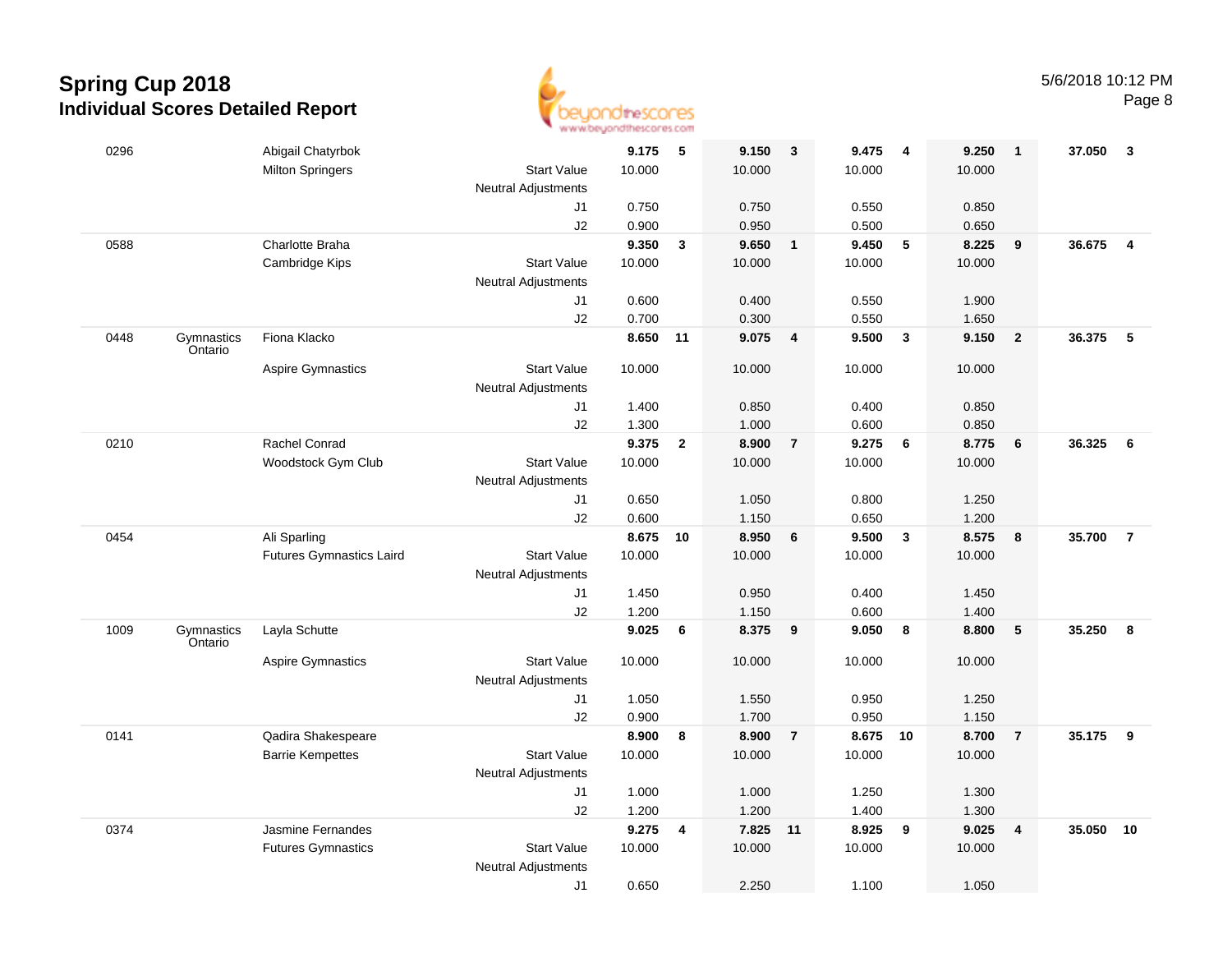

|                               |                           | J <sub>2</sub>             | 0.800  |    | 2.100    | 1.050    |                | 0.900   |     |        |       |
|-------------------------------|---------------------------|----------------------------|--------|----|----------|----------|----------------|---------|-----|--------|-------|
| 0376                          | Jaya Ramirez              |                            | 8.850  | 9  | 7.950 10 | 9.100    | $\overline{7}$ | 9.150 2 |     | 35.050 | 10    |
|                               | <b>Futures Gymnastics</b> | <b>Start Value</b>         | 10.000 |    | 10.000   | 10.000   |                | 10.000  |     |        |       |
|                               |                           | <b>Neutral Adjustments</b> |        |    |          | $-0.300$ |                |         |     |        |       |
|                               |                           | J <sub>1</sub>             | 1.100  |    | 1.950    | 0.650    |                | 0.950   |     |        |       |
|                               |                           | J <sub>2</sub>             | 1.200  |    | 2.150    | 0.550    |                | 0.750   |     |        |       |
| 0447<br>Gymnastics<br>Ontario | Jaeden Hensen             |                            | 8.950  | -7 | 8.850 8  | 8.425 11 |                | 8.700   | - 7 | 34.925 | $-11$ |
|                               | Aspire Gymnastics         | <b>Start Value</b>         | 10.000 |    | 10.000   | 10.000   |                | 10.000  |     |        |       |
|                               |                           | <b>Neutral Adjustments</b> |        |    |          |          |                |         |     |        |       |
|                               |                           | J1                         | 1.100  |    | 1.150    | 1.600    |                | 1.300   |     |        |       |
|                               |                           | J2                         | 1.000  |    | 1.150    | 1.550    |                | 1.300   |     |        |       |

#### **Gymnastics Ontario Level 2**

**Age 10A (2008) B**

| ID   | League ID | <b>Name</b>                  |                            | <b>VT</b> | #              | <b>UB</b> | #                       | <b>BB</b> | #            | <b>FX</b> | #              | AA     | #              |
|------|-----------|------------------------------|----------------------------|-----------|----------------|-----------|-------------------------|-----------|--------------|-----------|----------------|--------|----------------|
| 0405 |           | Melanie Thomas               |                            | 9.400     | $\overline{2}$ | 9.750     | $\mathbf 1$             | 9.650     | $\mathbf{2}$ | 9.100     | $\overline{4}$ | 37.900 | $\mathbf 1$    |
|      |           | <b>Adrenaline Gymnastics</b> | <b>Start Value</b>         | 10.000    |                | 10.000    |                         | 10.000    |              | 10.000    |                |        |                |
|      |           |                              | Neutral Adjustments        |           |                |           |                         |           |              |           |                |        |                |
|      |           |                              | J1                         | 0.600     |                | 0.250     |                         | 0.400     |              | 0.800     |                |        |                |
|      |           |                              | J2                         | 0.600     |                | 0.250     |                         | 0.300     |              | 1.000     |                |        |                |
| 0305 |           | Taryn McCallum               |                            | 9.050     | 6              | 9.325     | $\overline{\mathbf{3}}$ | 9.550     | 4            | 9.325     | $\mathbf 1$    | 37.250 | $\overline{2}$ |
|      |           | <b>Milton Springers</b>      | <b>Start Value</b>         | 10.000    |                | 10.000    |                         | 10.000    |              | 10.000    |                |        |                |
|      |           |                              | Neutral Adjustments        |           |                |           |                         |           |              |           |                |        |                |
|      |           |                              | J1                         | 1.000     |                | 0.650     |                         | 0.400     |              | 0.650     |                |        |                |
|      |           |                              | J2                         | 0.900     |                | 0.700     |                         | 0.500     |              | 0.700     |                |        |                |
| 0306 |           | <b>Brooke Black</b>          |                            | 9.150     | 4              | 9.225     | $\overline{7}$          | 9.675     | -1           | 9.175     | $\overline{2}$ | 37.225 | $\mathbf{3}$   |
|      |           | <b>Milton Springers</b>      | <b>Start Value</b>         | 10.000    |                | 10.000    |                         | 10.000    |              | 10.000    |                |        |                |
|      |           |                              | Neutral Adjustments        |           |                |           |                         |           |              |           |                |        |                |
|      |           |                              | J1                         | 0.700     |                | 0.700     |                         | 0.400     |              | 0.850     |                |        |                |
|      |           |                              | J2                         | 1.000     |                | 0.850     |                         | 0.250     |              | 0.800     |                |        |                |
| 0408 | 1026200   | Katherine Sutherland         |                            | 9.425     | $\mathbf{1}$   | 9.300     | $\overline{4}$          | 9.475     | 5            | 9.000     | 5              | 37.200 | -4             |
|      |           | Adrenaline Gymnastics        | <b>Start Value</b>         | 10.000    |                | 10.000    |                         | 10.000    |              | 10.000    |                |        |                |
|      |           |                              | Neutral Adjustments        |           |                |           |                         |           |              |           |                |        |                |
|      |           |                              | J1                         | 0.650     |                | 0.750     |                         | 0.450     |              | 1.100     |                |        |                |
|      |           |                              | J2                         | 0.500     |                | 0.650     |                         | 0.600     |              | 0.900     |                |        |                |
| 0587 |           | Megan Box                    |                            | 9.300     | 3              | 9.300     | $\overline{4}$          | 9.425     | 6            | 8.900     | 6              | 36.925 | 5              |
|      |           | Cambridge Kips               | <b>Start Value</b>         | 10.000    |                | 10.000    |                         | 10.000    |              | 10.000    |                |        |                |
|      |           |                              | <b>Neutral Adjustments</b> |           |                |           |                         |           |              |           |                |        |                |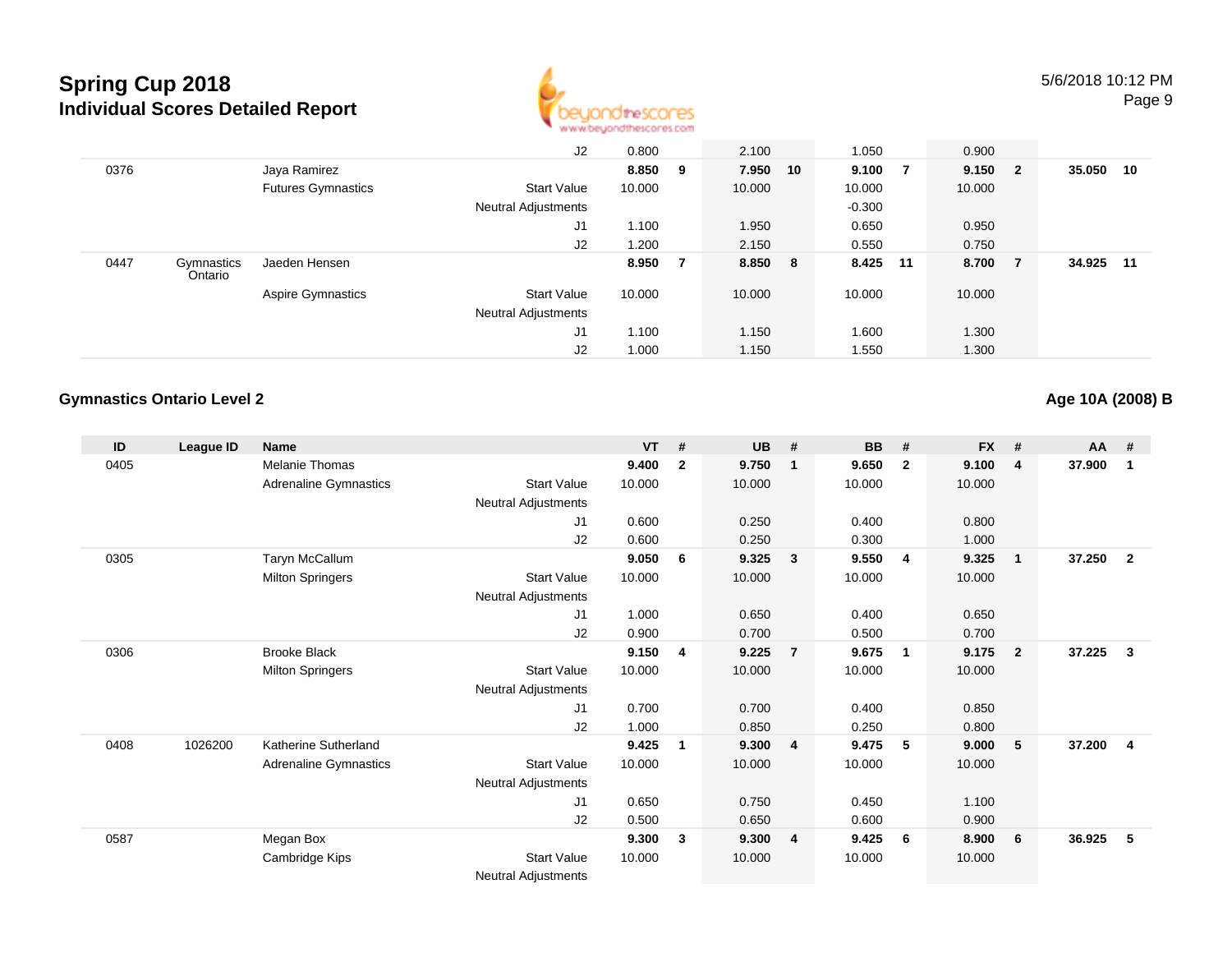

|      |                       |                          | J1                         | 0.700          |                | 0.600          |                | 0.600          |                | 1.100          |                |           |                 |
|------|-----------------------|--------------------------|----------------------------|----------------|----------------|----------------|----------------|----------------|----------------|----------------|----------------|-----------|-----------------|
|      |                       |                          | J2                         | 0.700          |                | 0.800          |                | 0.550          |                | 1.100          |                |           |                 |
| 0295 |                       | Ava Shillingford         |                            | 9.100          | 5              | 9.375          | $\overline{2}$ | 9.200          | 8              | 8.850          | $\overline{7}$ | 36.525    | $6\overline{6}$ |
|      |                       | <b>Milton Springers</b>  | <b>Start Value</b>         | 10.000         |                | 10.000         |                | 10.000         |                | 10.000         |                |           |                 |
|      |                       |                          | <b>Neutral Adjustments</b> |                |                |                |                | $-0.100$       |                |                |                |           |                 |
|      |                       |                          | J1                         | 1.000          |                | 0.550          |                | 0.600          |                | 1.200          |                |           |                 |
|      |                       |                          | J2                         | 0.800          |                | 0.700          |                | 0.800          |                | 1.100          |                |           |                 |
| 0032 |                       | Anais Nicklisch          |                            | 8.500          | 10             | 9.250          | 6              | 9.625          | $\mathbf{3}$   | 8.725          | 9              | 36.100    | $\overline{7}$  |
|      |                       | Loyalist Gymnastics Club | <b>Start Value</b>         | 10.000         |                | 10.000         |                | 10.000         |                | 10.000         |                |           |                 |
|      |                       |                          | <b>Neutral Adjustments</b> |                |                |                |                |                |                |                |                |           |                 |
|      |                       |                          | J1                         | 1.500          |                | 0.650          |                | 0.350          |                | 1.300          |                |           |                 |
|      |                       |                          | J2                         | 1.500          |                | 0.850          |                | 0.400          |                | 1.250          |                |           |                 |
| 0424 | Gymnastics<br>Ontario | Anisa Afnan              |                            | 8.850          | $\overline{7}$ | 9.275          | 5              | 8.625          | 12             | 9.125          | $\mathbf{3}$   | 35.875    | 8               |
|      |                       | Aspire Gymnastics        | <b>Start Value</b>         | 10.000         |                | 10.000         |                | 10.000         |                | 10.000         |                |           |                 |
|      |                       |                          | <b>Neutral Adjustments</b> |                |                |                |                |                |                |                |                |           |                 |
|      |                       |                          | J1                         | 1.200          |                | 0.750          |                | 1.400          |                | 0.800          |                |           |                 |
|      |                       |                          | J2                         | 1.100          |                | 0.700          |                | 1.350          |                | 0.950          |                |           |                 |
| 0136 |                       | Peyton Lapensee          |                            | 8.825          | 8              | 8.900          | 9              | 9.375          | $\overline{7}$ | 8.600          | 11             | 35.700    | 9               |
|      |                       | <b>Barrie Kempettes</b>  | <b>Start Value</b>         | 10.000         |                | 10.000         |                | 10.000         |                | 10.000         |                |           |                 |
|      |                       |                          | <b>Neutral Adjustments</b> |                |                |                |                |                |                |                |                |           |                 |
|      |                       |                          | J1                         | 1.250          |                | 1.050          |                | 0.500          |                | 1.450          |                |           |                 |
|      |                       |                          | J2                         | 1.100          |                | 1.150          |                | 0.750          |                | 1.350          |                |           |                 |
| 0414 |                       | Addison Orsi             |                            | 9.050          | 6              | 9.075          | 8              | 8.750 10       |                | 8.700          | 10             | 35.575    | 10              |
|      |                       | Ajax Acro's Gym Club     | <b>Start Value</b>         | 10.000         |                | 10.000         |                | 10.000         |                | 10.000         |                |           |                 |
|      |                       |                          | <b>Neutral Adjustments</b> |                |                |                |                |                |                |                |                |           |                 |
|      |                       |                          | J1                         | 0.850          |                | 0.800          |                | 1.200          |                | 1.400          |                |           |                 |
|      |                       |                          | J2                         | 1.050          |                | 1.050          |                | 1.300          |                | 1.200          |                |           |                 |
| 0145 |                       | Ava Morrow               |                            | 9.100          | 5              | 8.500          | 10             | 9.125          | 9              | 8.750          | 8              | 35.475 11 |                 |
|      |                       | <b>Barrie Kempettes</b>  | <b>Start Value</b>         | 10.000         |                | 10.000         |                | 10.000         |                | 10.000         |                |           |                 |
|      |                       |                          | <b>Neutral Adjustments</b> |                |                |                |                |                |                |                |                |           |                 |
|      |                       |                          | J1                         | 1.000          |                | 1.400          |                | 0.950          |                | 1.200          |                |           |                 |
|      |                       |                          | J2                         | 0.800          |                | 1.600          |                | 0.800          |                | 1.300          |                |           |                 |
| 0138 |                       | Sarah Molnar             |                            | 8.500          | 10             | 8.250          | $-11$          | 8.650          | 11             | 8.850          | $\overline{7}$ | 34.250    | 12              |
|      |                       | <b>Barrie Kempettes</b>  | <b>Start Value</b>         | 10.000         |                | 10.000         |                | 10.000         |                | 10.000         |                |           |                 |
|      |                       |                          | <b>Neutral Adjustments</b> |                |                |                |                |                |                |                |                |           |                 |
|      |                       |                          | J1                         | 1.500<br>1.500 |                | 1.650<br>1.850 |                | 1.300<br>1.400 |                | 1.200          |                |           |                 |
| 0184 |                       | <b>Emily Harris</b>      | J2                         | 8.650          | 9              | 7.000          | 12             | 8.150          | 13             | 1.100<br>8.125 | 12             | 31.925    | - 13            |
|      |                       | Thunder Bay Gymnastics   | <b>Start Value</b>         | 10.000         |                | 10.000         |                | 10.000         |                | 10.000         |                |           |                 |
|      |                       | Association              |                            |                |                |                |                |                |                |                |                |           |                 |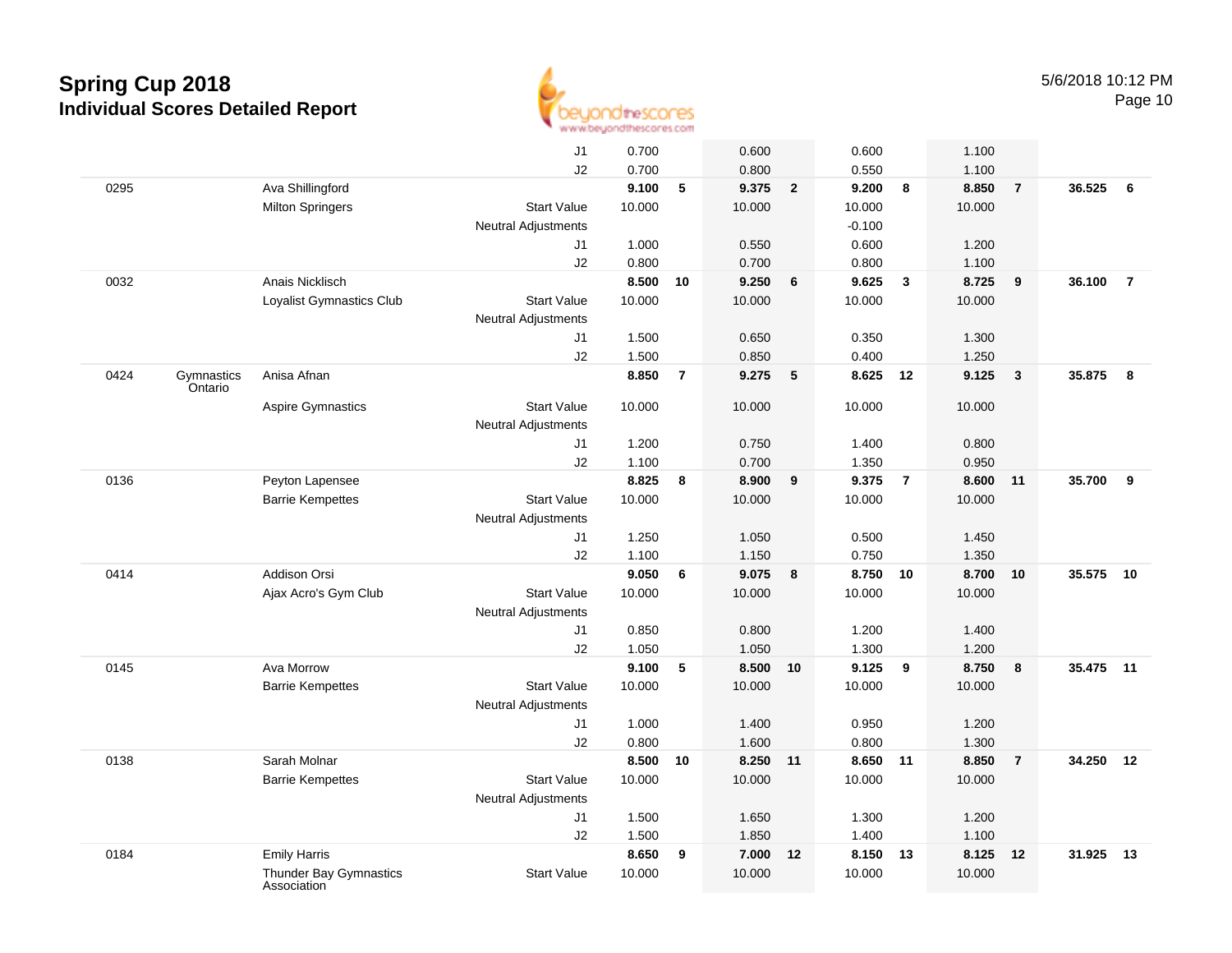

5/6/2018 10:12 PMPage 11

| Neutral Adjustments |       |       |       |       |  |
|---------------------|-------|-------|-------|-------|--|
| J1                  | 1.500 | 3.000 | 1.900 | 1.750 |  |
| J2                  | .200  | 3.000 | 1.800 | 2.000 |  |

#### **Gymnastics Ontario Level 2Age 10B (2008) A**

**ID League ID Name VT # UB # BB # FX # AA #** 0806 Daniella Hartman **9.525 <sup>7</sup> 9.250 <sup>1</sup> 9.425 <sup>2</sup> 9.675 <sup>1</sup> 37.875 <sup>1</sup>** Vaughan Gymnastics Club Start Value 10.000 10.000 10.000 10.000 Neutral Adjustments J1 0.400 0.650 0.500 0.350 J2 0.550 0.850 0.650 0.300 0738 Paige Hockaday **9.675 <sup>4</sup> 9.175 <sup>3</sup> 9.475 <sup>1</sup> 9.450 <sup>3</sup> 37.775 <sup>2</sup>** Revolution Gymnastics And Sports**Centre** Start Valuee 10.000 10.000 10.000 10.000 Neutral Adjustments J1 0.350 0.750 0.550 0.450 J2 0.300 0.900 0.500 0.650 0620 Gymnastics OntarioTeharrah Rennehan-Ducharme **9.750 <sup>1</sup> 9.250 <sup>1</sup> 9.175 <sup>8</sup> 9.575 <sup>2</sup> 37.750 <sup>3</sup> Galaxy**  Start Valuee 10.000 10.000 10.000 10.000 Neutral Adjustments J1 0.250 0.700 0.950 0.400 J2 0.250 0.800 0.700 0.450 0461 Alyson Smyth **9.700 <sup>3</sup> 9.150 <sup>4</sup> 9.300 <sup>4</sup> 9.425 <sup>4</sup> 37.575 <sup>4</sup>** London Gym Academy Start Valuee 10.000 10.000 10.000 10.000 Neutral Adjustments J1 0.300 0.800 0.750 0.600 J2 0.300 0.900 0.650 0.550 0848 Sophia Moriana **9.600 <sup>6</sup> 9.150 <sup>4</sup> 9.300 <sup>4</sup> 9.200 <sup>9</sup> 37.250 <sup>5</sup>** Scarborough Gym Elites Start Valuee 10.000 10.000 10.000 10.000 Neutral Adjustments J1 0.350 0.900 0.600 0.800 J2 0.450 0.800 0.800 0.800 0622 Gymnastics OntarioAda Fleetwood **9.600 <sup>6</sup> 9.225 <sup>2</sup> 8.850 <sup>11</sup> 9.375 <sup>5</sup> 37.050 <sup>6</sup>** Galaxy Start Valuee 10.000 10.000 10.000 10.000 Neutral Adjustments J1 0.400 0.700 1.050 0.650 J20.400 0.850 1.250 0.600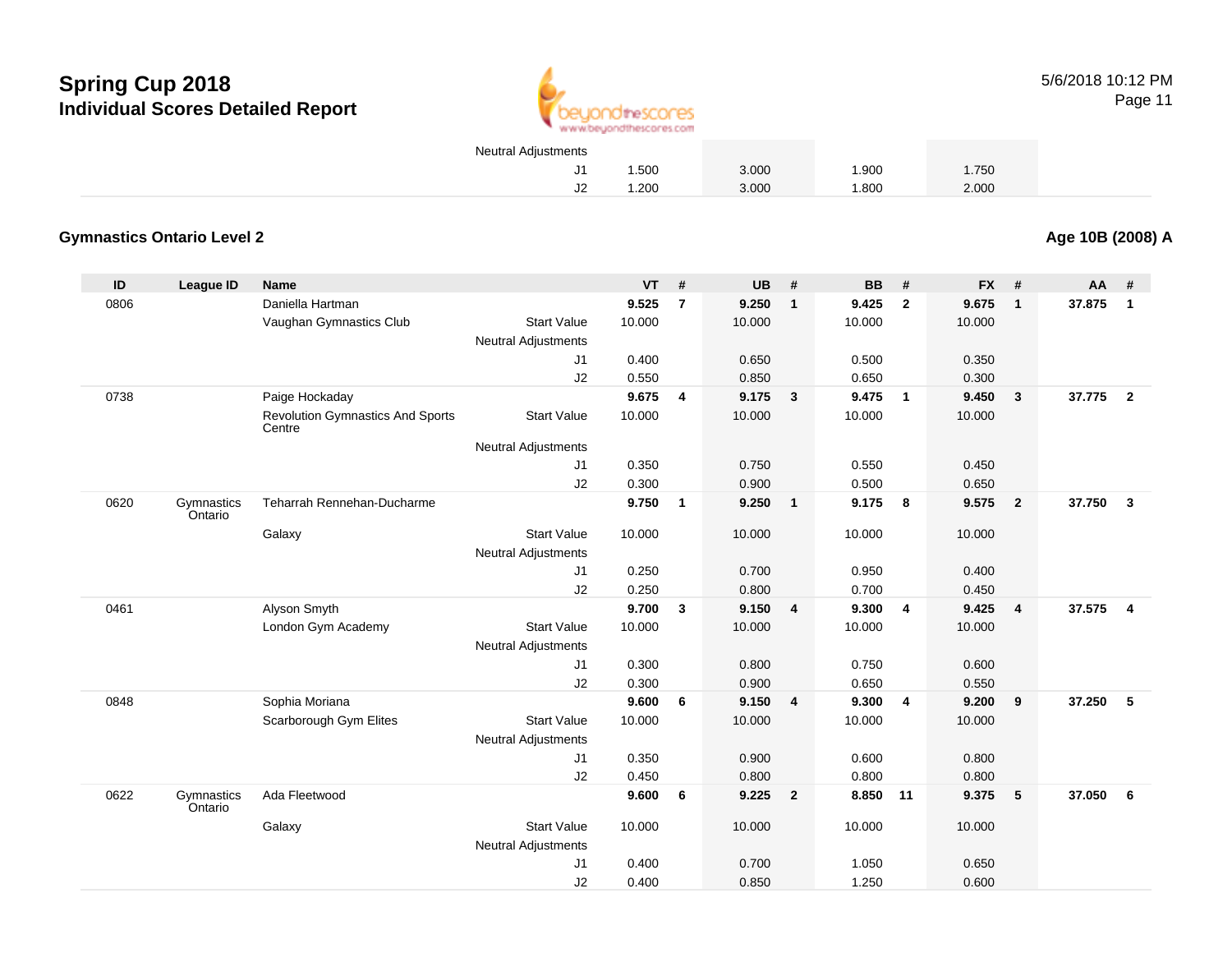

|      |                       |                                      | <b>THE THE THE WAY IN THE </b> |                |                |                |                |                 |                |                 |                |           |                |
|------|-----------------------|--------------------------------------|--------------------------------|----------------|----------------|----------------|----------------|-----------------|----------------|-----------------|----------------|-----------|----------------|
| 0619 | Gymnastics<br>Ontario | Cassidy Bull                         |                                | 9.400 10       |                | 9.050          | 5              | 9.250           | - 5            | 9.300           | $\overline{7}$ | 37.000    | $\overline{7}$ |
|      |                       | Galaxy                               | <b>Start Value</b>             | 10.000         |                | 10.000         |                | 10.000          |                | 10.000          |                |           |                |
|      |                       |                                      | Neutral Adjustments            |                |                |                |                |                 |                |                 |                |           |                |
|      |                       |                                      | J1                             | 0.600          |                | 0.900          |                | 0.650           |                | 0.700           |                |           |                |
|      |                       |                                      | J2                             | 0.600          |                | 1.000          |                | 0.850           |                | 0.700           |                |           |                |
| 0623 | Gymnastics<br>Ontario | Hope Shetler                         |                                | 9.425          | 9              | 8.800          | $\overline{7}$ | 9.325           | $\mathbf{3}$   | 9.375           | 5              | 36.925    | 8              |
|      |                       | Galaxy                               | <b>Start Value</b>             | 10.000         |                | 10.000         |                | 10.000          |                | 10.000          |                |           |                |
|      |                       |                                      | <b>Neutral Adjustments</b>     |                |                |                |                |                 |                |                 |                |           |                |
|      |                       |                                      | J1                             | 0.600          |                | 1.100          |                | 0.650           |                | 0.700           |                |           |                |
|      |                       |                                      | J2                             | 0.550          |                | 1.300          |                | 0.700           |                | 0.550           |                |           |                |
| 0473 |                       | <b>Addison Hendrikx</b>              |                                | 9.650          | 5              | 8.975          | 6              | 9.200           | $\overline{7}$ | 9.050           | 10             | 36.875    | - 9            |
|      |                       | London Gym Academy                   | <b>Start Value</b>             | 10.000         |                | 10.000         |                | 10.000          |                | 10.000          |                |           |                |
|      |                       |                                      | Neutral Adjustments            |                |                |                |                |                 |                |                 |                |           |                |
|      |                       |                                      | J1                             | 0.350          |                | 1.100          |                | 0.900           |                | 0.900           |                |           |                |
|      |                       |                                      | J2                             | 0.350          |                | 0.950          |                | 0.700           |                | 1.000           |                |           |                |
| 0793 |                       | Areti Sideris                        |                                | 9.725          | $\overline{2}$ | 9.050          | 5              | 9.075           | 9              | 8.850           | 12             | 36.700    | 10             |
|      |                       | Scarborough Gym Elites               | <b>Start Value</b>             | 10.000         |                | 10.000         |                | 10.000          |                | 10.000          |                |           |                |
|      |                       |                                      | Neutral Adjustments            |                |                |                |                |                 |                |                 |                |           |                |
|      |                       |                                      | J1                             | 0.300          |                | 1.000          |                | 0.850           |                | 1.300           |                |           |                |
|      |                       |                                      | J2                             | 0.250          |                | 0.900          |                | 1.000           |                | 1.000           |                |           |                |
| 0466 |                       | Abigail Dogar                        |                                | 9.475          | 8              | 8.575 11       |                | 9.225           | 6              | 9.350           | 6              | 36.625 11 |                |
|      |                       | London Gym Academy                   | <b>Start Value</b>             | 10.000         |                | 10.000         |                | 10.000          |                | 10.000          |                |           |                |
|      |                       |                                      | Neutral Adjustments            |                |                |                |                |                 |                |                 |                |           |                |
|      |                       |                                      | J1                             | 0.550          |                | 1.500          |                | 0.750           |                | 0.600           |                |           |                |
|      |                       |                                      | J2                             | 0.500          |                | 1.350          |                | 0.800           |                | 0.700           |                |           |                |
| 0472 |                       | Cally Hellsten                       |                                | 9.225 13       |                | 8.700          | 9              | 9.075           | 9              | 9.275           | 8              | 36.275    | 12             |
|      |                       | London Gym Academy                   | <b>Start Value</b>             | 10.000         |                | 10.000         |                | 10.000          |                | 10.000          |                |           |                |
|      |                       |                                      | <b>Neutral Adjustments</b>     |                |                |                |                |                 |                |                 |                |           |                |
|      |                       |                                      | J1                             | 0.850<br>0.700 |                | 1.300          |                | 0.950           |                | 0.700           |                |           |                |
|      |                       |                                      | J2                             |                |                | 1.300          |                | 0.900           |                | 0.750           |                |           |                |
| 0696 |                       | Naomi Russo                          |                                | 9.350 12       |                | 8.775          | 8              | 9.000           | 10             | 8.650           | 13             | 35.775 13 |                |
|      |                       | Halton Hills Gymnastic Centre        | <b>Start Value</b>             | 10.000         |                | 10.000         |                | 10.000          |                | 10.000          |                |           |                |
|      |                       |                                      | <b>Neutral Adjustments</b>     |                |                |                |                |                 |                |                 |                |           |                |
|      |                       |                                      | J1                             | 0.600<br>0.700 |                | 1.100<br>1.350 |                | 0.900           |                | 1.400           |                |           |                |
|      |                       | Vivian Bannister                     | J2                             | 9.375 11       |                | 8.625          | 10             | 1.100           | 12             | 1.300           |                | 35.250    | 14             |
| 0691 |                       |                                      | <b>Start Value</b>             | 10.000         |                | 10.000         |                | 8.350<br>10.000 |                | 8.900<br>10.000 | 11             |           |                |
|      |                       | <b>Halton Hills Gymnastic Centre</b> | <b>Neutral Adjustments</b>     |                |                |                |                |                 |                |                 |                |           |                |
|      |                       |                                      |                                | 0.600          |                |                |                |                 |                |                 |                |           |                |
|      |                       |                                      | J1                             |                |                | 1.350          |                | 1.800           |                | 1.200           |                |           |                |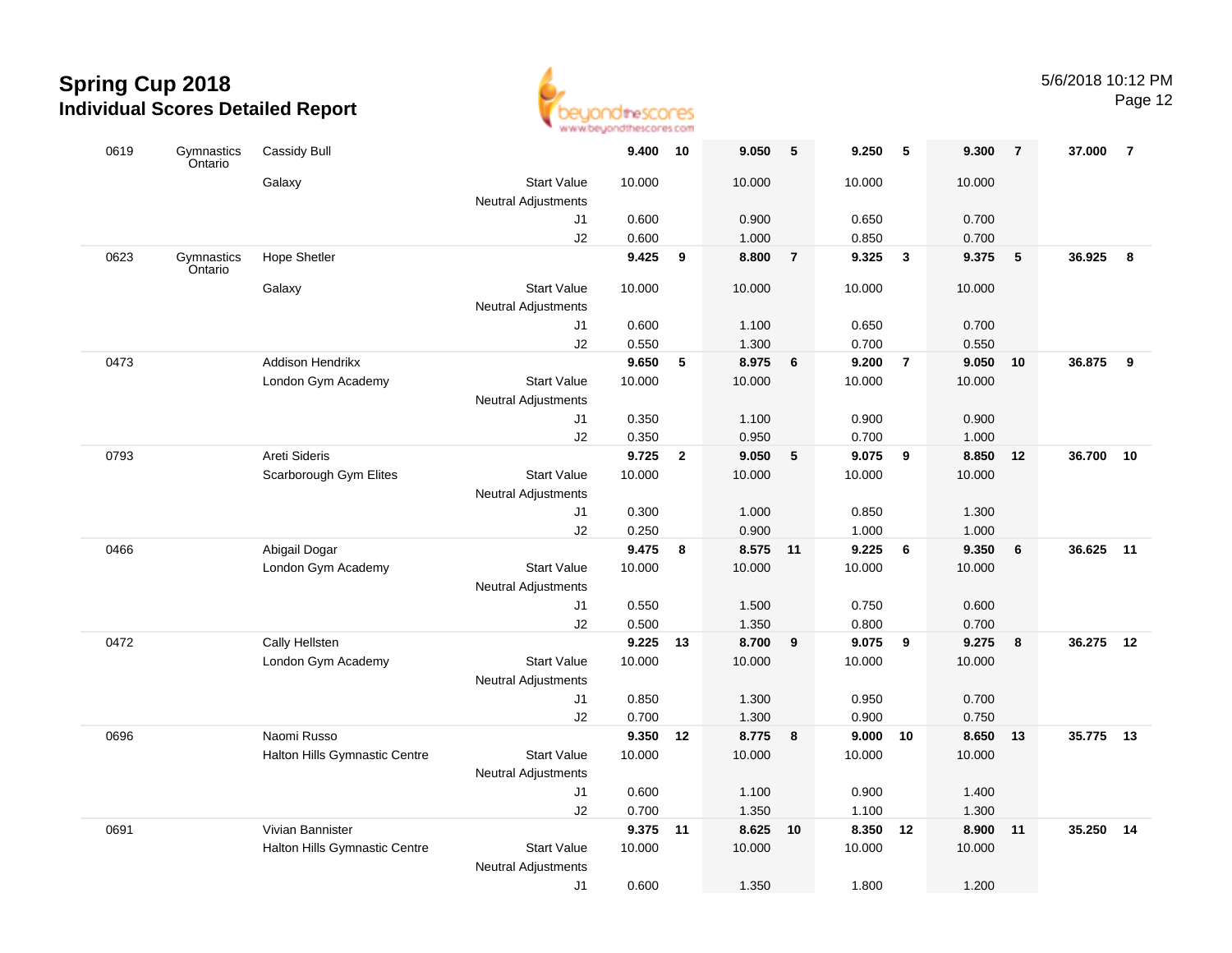

**Age 10B (2008) B**

### **Gymnastics Ontario Level 2**

| $\mathsf{ID}$ | League ID             | <b>Name</b>                                       |                            | <b>VT</b> | #            | <b>UB</b> | #                       | <b>BB</b> | #              | <b>FX</b> | #              | AA     | #                       |
|---------------|-----------------------|---------------------------------------------------|----------------------------|-----------|--------------|-----------|-------------------------|-----------|----------------|-----------|----------------|--------|-------------------------|
| 0463          |                       | Abigail Thompson                                  |                            | 9.350     | 9            | 9.175     | $\overline{7}$          | 9.575     | $\overline{2}$ | 9.550     | $\mathbf{1}$   | 37.650 | $\mathbf{1}$            |
|               |                       | London Gym Academy                                | <b>Start Value</b>         | 10.000    |              | 10.000    |                         | 10.000    |                | 10.000    |                |        |                         |
|               |                       |                                                   | <b>Neutral Adjustments</b> |           |              |           |                         |           |                |           |                |        |                         |
|               |                       |                                                   | J1                         | 0.600     |              | 0.850     |                         | 0.400     |                | 0.450     |                |        |                         |
|               |                       |                                                   | J <sub>2</sub>             | 0.700     |              | 0.800     |                         | 0.450     |                | 0.450     |                |        |                         |
| 0740          |                       | Alaya McIntyre                                    |                            | 9.700     | $\mathbf{3}$ | 9.225     | 5                       | 9.175     | 9              | 9.525     | $\overline{2}$ | 37.625 | $\overline{2}$          |
|               |                       | <b>Revolution Gymnastics And Sports</b><br>Centre | <b>Start Value</b>         | 10.000    |              | 10.000    |                         | 10.000    |                | 10.000    |                |        |                         |
|               |                       |                                                   | <b>Neutral Adjustments</b> |           |              |           |                         |           |                |           |                |        |                         |
|               |                       |                                                   | J1                         | 0.300     |              | 0.700     |                         | 0.750     |                | 0.450     |                |        |                         |
|               |                       |                                                   | J2                         | 0.300     |              | 0.850     |                         | 0.900     |                | 0.500     |                |        |                         |
| 0822          |                       | Julia Aprile                                      |                            | 9.875     | $\mathbf{1}$ | 8.875     | $\boldsymbol{8}$        | 9.375     | $\sqrt{5}$     | 9.425     | 4              | 37.550 | $\overline{\mathbf{3}}$ |
|               |                       | <b>High Flyers Gymnastics</b>                     | <b>Start Value</b>         | 10.000    |              | 10.000    |                         | 10.000    |                | 10.000    |                |        |                         |
|               |                       |                                                   | <b>Neutral Adjustments</b> |           |              |           |                         |           |                |           |                |        |                         |
|               |                       |                                                   | J1                         | 0.100     |              | 1.050     |                         | 0.550     |                | 0.550     |                |        |                         |
|               |                       |                                                   | J2                         | 0.150     |              | 1.200     |                         | 0.700     |                | 0.600     |                |        |                         |
| 0468          |                       | Carys Watson-Smyth                                |                            | 9.350     | 9            | 9.250     | $\overline{4}$          | 9.425     | $\overline{4}$ | 9.325     | $\overline{7}$ | 37.350 | $\overline{\mathbf{4}}$ |
|               |                       | London Gym Academy                                | <b>Start Value</b>         | 10.000    |              | 10.000    |                         | 10.000    |                | 10.000    |                |        |                         |
|               |                       |                                                   | <b>Neutral Adjustments</b> |           |              |           |                         |           |                |           |                |        |                         |
|               |                       |                                                   | J1                         | 0.650     |              | 0.800     |                         | 0.600     |                | 0.700     |                |        |                         |
|               |                       |                                                   | J2                         | 0.650     |              | 0.700     |                         | 0.550     |                | 0.650     |                |        |                         |
| 0508          |                       | Jordyn Laundry                                    |                            | 9.475     | 6            | 9.250     | $\overline{4}$          | 9.250     | $\overline{7}$ | 9.325     | $\overline{7}$ | 37.300 | 5                       |
|               |                       | <b>Burlington Gymnastics Club</b>                 | <b>Start Value</b>         | 10.000    |              | 10.000    |                         | 10.000    |                | 10.000    |                |        |                         |
|               |                       |                                                   | <b>Neutral Adjustments</b> |           |              |           |                         |           |                |           |                |        |                         |
|               |                       |                                                   | J1                         | 0.550     |              | 0.850     |                         | 0.650     |                | 0.600     |                |        |                         |
|               |                       |                                                   | J2                         | 0.500     |              | 0.650     |                         | 0.850     |                | 0.750     |                |        |                         |
| 0627          | Gymnastics<br>Ontario | Alexandra Morra                                   |                            | 9.675     | 4            | 9.200     | 6                       | 9.050     | 10             | 9.275     | 8              | 37.200 | 6                       |
|               |                       | Galaxy                                            | <b>Start Value</b>         | 10.000    |              | 10.000    |                         | 10.000    |                | 10.000    |                |        |                         |
|               |                       |                                                   | <b>Neutral Adjustments</b> |           |              |           |                         |           |                |           |                |        |                         |
|               |                       |                                                   | J <sub>1</sub>             | 0.300     |              | 0.800     |                         | 0.900     |                | 0.800     |                |        |                         |
|               |                       |                                                   | J2                         | 0.350     |              | 0.800     |                         | 1.000     |                | 0.650     |                |        |                         |
| 0464          |                       | Payton Winter                                     |                            | 9.350     | 9            | 9.350     | $\overline{\mathbf{3}}$ | 9.600     | $\overline{1}$ | 8.850     | 12             | 37.150 | $\overline{7}$          |
|               |                       | London Gym Academy                                | <b>Start Value</b>         | 10.000    |              | 10.000    |                         | 10.000    |                | 10.000    |                |        |                         |
|               |                       |                                                   | <b>Neutral Adjustments</b> |           |              |           |                         |           |                |           |                |        |                         |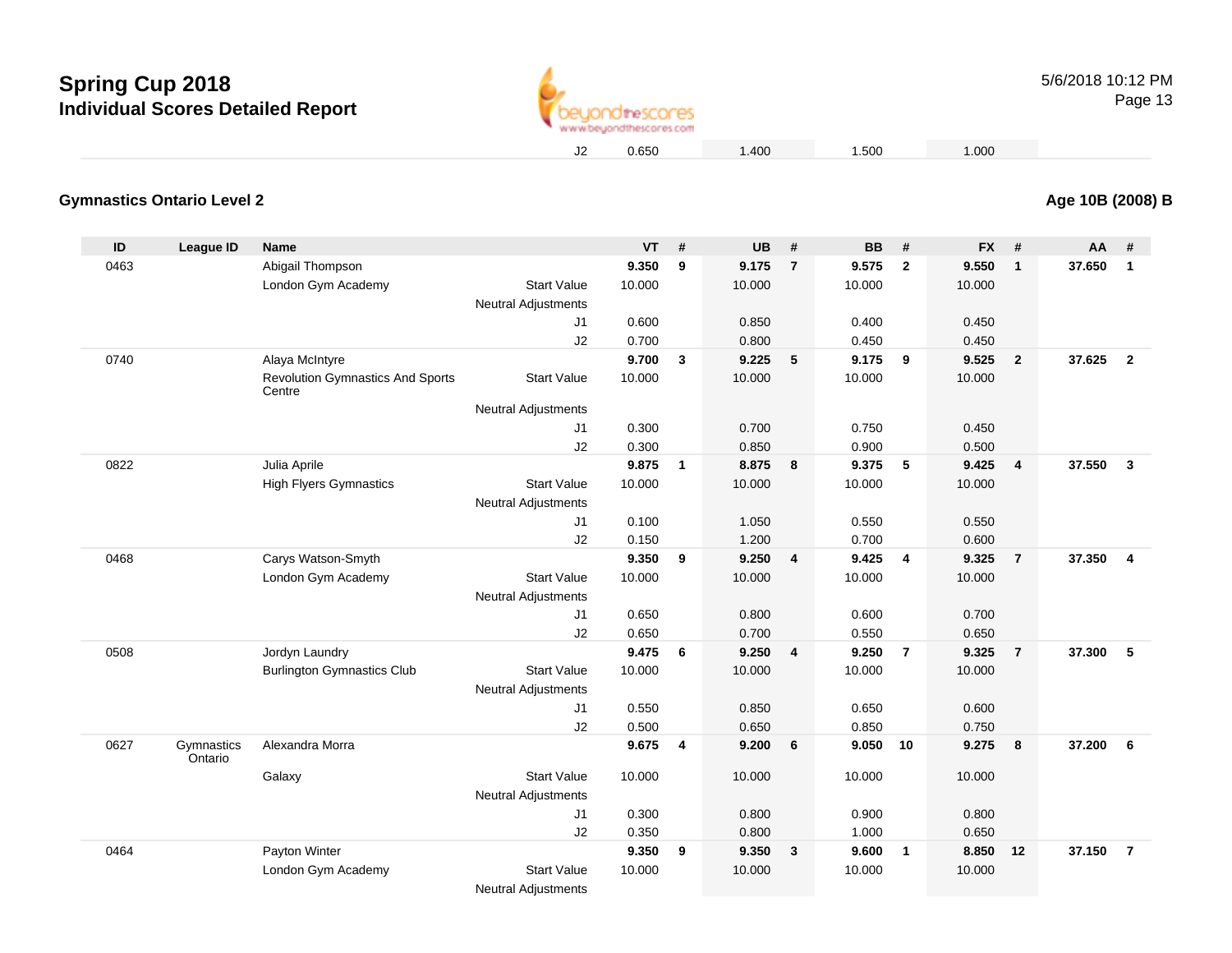

|      |                       |                                                   | J1                         | 0.600  |                | 0.650    |                         | 0.350    |                         | 1.250  |              |           |    |
|------|-----------------------|---------------------------------------------------|----------------------------|--------|----------------|----------|-------------------------|----------|-------------------------|--------|--------------|-----------|----|
|      |                       |                                                   | J2                         | 0.700  |                | 0.650    |                         | 0.450    |                         | 1.050  |              |           |    |
| 0462 |                       | Nadia Adams                                       |                            | 9.725  | $\mathbf{2}$   | 8.500 10 |                         | 9.475    | $\overline{\mathbf{3}}$ | 9.400  | 5            | 37.100 8  |    |
|      |                       | London Gym Academy                                | <b>Start Value</b>         | 10.000 |                | 10.000   |                         | 10.000   |                         | 10.000 |              |           |    |
|      |                       |                                                   | <b>Neutral Adjustments</b> |        |                |          |                         |          |                         |        |              |           |    |
|      |                       |                                                   | J1                         | 0.250  |                | 1.600    |                         | 0.450    |                         | 0.700  |              |           |    |
|      |                       |                                                   | J2                         | 0.300  |                | 1.400    |                         | 0.600    |                         | 0.500  |              |           |    |
| 0808 |                       | Jessica Bromberg                                  |                            | 9.300  | 10             | 9.375    | $\overline{\mathbf{2}}$ | 8.900 11 |                         | 9.500  | $\mathbf{3}$ | 37.075    | 9  |
|      |                       | Vaughan Gymnastics Club                           | <b>Start Value</b>         | 10.000 |                | 10.000   |                         | 10.000   |                         | 10.000 |              |           |    |
|      |                       |                                                   | <b>Neutral Adjustments</b> |        |                |          |                         |          |                         |        |              |           |    |
|      |                       |                                                   | J1                         | 0.700  |                | 0.600    |                         | 1.100    |                         | 0.500  |              |           |    |
|      |                       |                                                   | J2                         | 0.700  |                | 0.650    |                         | 1.100    |                         | 0.500  |              |           |    |
| 0624 | Gymnastics<br>Ontario | Christina Kefalas                                 |                            | 9.400  | $\overline{7}$ | 8.825    | 9                       | 9.325    | 6                       | 9.375  | 6            | 36.925    | 10 |
|      |                       | Galaxy                                            | <b>Start Value</b>         | 10.000 |                | 10.000   |                         | 10.000   |                         | 10.000 |              |           |    |
|      |                       |                                                   | Neutral Adjustments        |        |                |          |                         |          |                         |        |              |           |    |
|      |                       |                                                   | J1                         | 0.550  |                | 1.250    |                         | 0.650    |                         | 0.700  |              |           |    |
|      |                       |                                                   | J2                         | 0.650  |                | 1.100    |                         | 0.700    |                         | 0.550  |              |           |    |
| 0469 |                       | <b>Nyilah Morris</b>                              |                            | 9.000  | 12             | 9.400    | $\mathbf{1}$            | 9.200    | 8                       | 9.275  | 8            | 36.875 11 |    |
|      |                       | London Gym Academy                                | <b>Start Value</b>         | 10.000 |                | 10.000   |                         | 10.000   |                         | 10.000 |              |           |    |
|      |                       |                                                   | <b>Neutral Adjustments</b> |        |                |          |                         |          |                         |        |              |           |    |
|      |                       |                                                   | J1                         | 1.000  |                | 0.500    |                         | 0.700    |                         | 0.800  |              |           |    |
|      |                       |                                                   | J2                         | 1.000  |                | 0.700    |                         | 0.900    |                         | 0.650  |              |           |    |
| 0741 |                       | Summer Geidlinger                                 |                            | 9.650  | 5              | 8.400 11 |                         | 9.250    | $\overline{7}$          | 9.025  | 10           | 36.325    | 12 |
|      |                       | <b>Revolution Gymnastics And Sports</b><br>Centre | <b>Start Value</b>         | 10.000 |                | 10.000   |                         | 10.000   |                         | 10.000 |              |           |    |
|      |                       |                                                   | Neutral Adjustments        |        |                |          |                         |          |                         |        |              |           |    |
|      |                       |                                                   | J1                         | 0.300  |                | 1.700    |                         | 0.850    |                         | 1.000  |              |           |    |
|      |                       |                                                   | J2                         | 0.400  |                | 1.500    |                         | 0.650    |                         | 0.950  |              |           |    |
| 0626 | Gymnastics<br>Ontario | Avery Caruso                                      |                            | 9.375  | 8              | 8.300    | 12                      | 8.725 13 |                         | 8.925  | 11           | 35.325    | 13 |
|      |                       | Galaxy                                            | <b>Start Value</b>         | 10.000 |                | 10.000   |                         | 10.000   |                         | 10.000 |              |           |    |
|      |                       |                                                   | <b>Neutral Adjustments</b> |        |                |          |                         |          |                         |        |              |           |    |
|      |                       |                                                   | J1                         | 0.650  |                | 1.750    |                         | 1.250    |                         | 1.200  |              |           |    |
|      |                       |                                                   | J2                         | 0.600  |                | 1.650    |                         | 1.300    |                         | 0.950  |              |           |    |
| 0357 |                       | <b>Elise Perez</b>                                |                            | 9.025  | 11             | 7.925    | 13                      | 8.850    | 12                      | 9.200  | 9            | 35.000    | 14 |
|      |                       | <b>High Flyers Gymnastics</b>                     | <b>Start Value</b>         | 10.000 |                | 10.000   |                         | 10.000   |                         | 10.000 |              |           |    |
|      |                       |                                                   | <b>Neutral Adjustments</b> |        |                |          |                         | $-0.100$ |                         |        |              |           |    |
|      |                       |                                                   | J1                         | 0.950  |                | 2.050    |                         | 1.150    |                         | 0.800  |              |           |    |
|      |                       |                                                   | J2                         | 1.000  |                | 2.100    |                         | 0.950    |                         | 0.800  |              |           |    |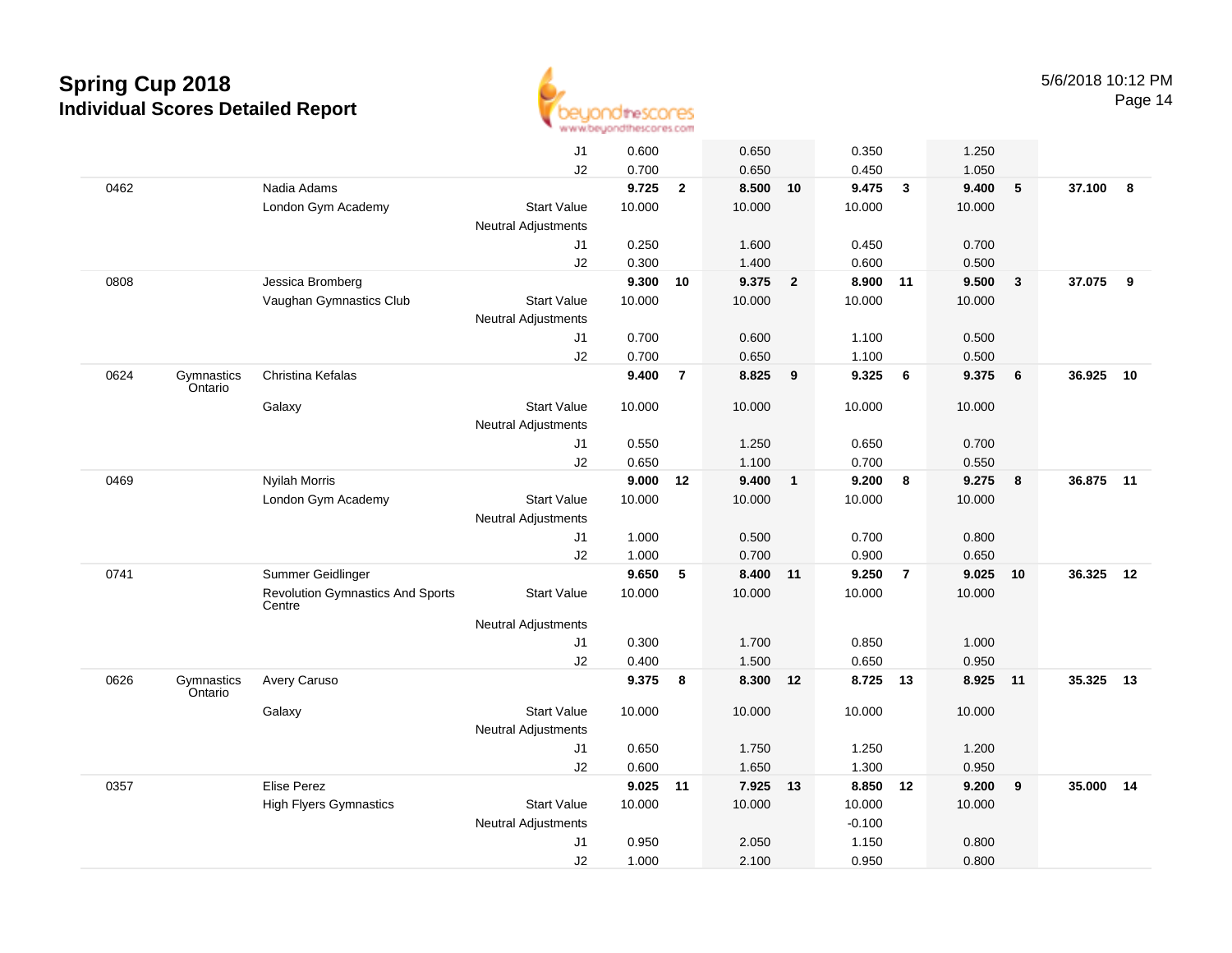

### **Gymnastics Ontario Level 2**

| ID   | <b>League ID</b> | <b>Name</b>                      |                            | <b>VT</b>      | #              | <b>UB</b>       | #                       | <b>BB</b>       | #                       | <b>FX</b>       | #              | AA     | #              |
|------|------------------|----------------------------------|----------------------------|----------------|----------------|-----------------|-------------------------|-----------------|-------------------------|-----------------|----------------|--------|----------------|
| 0235 |                  | Vanessa Boath                    |                            | 9.300          | $\mathbf{2}$   | 9.400           | $\overline{1}$          | 9.550           | $\overline{1}$          | 9.475           | $\overline{2}$ | 37.725 | $\mathbf{1}$   |
|      |                  | <b>Pickering Athletic Centre</b> | <b>Start Value</b>         | 10.000         |                | 10.000          |                         | 10.000          |                         | 10.000          |                |        |                |
|      |                  |                                  | <b>Neutral Adjustments</b> |                |                |                 |                         | $-0.100$        |                         |                 |                |        |                |
|      |                  |                                  | J <sub>1</sub>             | 0.700          |                | 0.500           |                         | 0.300           |                         | 0.550           |                |        |                |
|      |                  |                                  | J2                         | 0.700          |                | 0.700           |                         | 0.400           |                         | 0.500           |                |        |                |
| 0377 |                  | Muniba Adil                      |                            | 9.225          | $\mathbf{3}$   | 9.275           | $\overline{\mathbf{2}}$ | 9.250           | $\overline{2}$          | 9.775           | $\mathbf{1}$   | 37.525 | $\overline{2}$ |
|      |                  | <b>Futures Gymnastics</b>        | <b>Start Value</b>         | 10.000         |                | 10.000          |                         | 10.000          |                         | 10.000          |                |        |                |
|      |                  |                                  | <b>Neutral Adjustments</b> |                |                |                 |                         | $-0.100$        |                         |                 |                |        |                |
|      |                  |                                  | J1                         | 0.800          |                | 0.700           |                         | 0.550           |                         | 0.200           |                |        |                |
| 0293 |                  | Mariana Castiblanco              | J2                         | 0.750<br>9.125 | 5              | 0.750<br>9.250  | $\mathbf{3}$            | 0.750           | $\overline{2}$          | 0.250           | 4              | 36.925 | $\mathbf{3}$   |
|      |                  | <b>Milton Springers</b>          | <b>Start Value</b>         | 10.000         |                | 10.000          |                         | 9.250<br>10.000 |                         | 9.300<br>10.000 |                |        |                |
|      |                  |                                  | <b>Neutral Adjustments</b> |                |                |                 |                         | $-0.100$        |                         |                 |                |        |                |
|      |                  |                                  | J1                         | 0.900          |                | 0.800           |                         | 0.650           |                         | 0.750           |                |        |                |
|      |                  |                                  | J2                         | 0.850          |                | 0.700           |                         | 0.650           |                         | 0.650           |                |        |                |
| 0491 |                  | Josephine Powers                 |                            | 9.075          | 6              | 8.900           | $5\phantom{.0}$         | 9.150           | $\overline{\mathbf{3}}$ | 9.275           | 5              | 36.400 | $\overline{4}$ |
|      |                  | <b>Bluewater</b>                 | <b>Start Value</b>         | 10.000         |                | 10.000          |                         | 10.000          |                         | 10.000          |                |        |                |
|      |                  |                                  | <b>Neutral Adjustments</b> |                |                |                 |                         |                 |                         |                 |                |        |                |
|      |                  |                                  | J <sub>1</sub>             | 0.850          |                | 1.200           |                         | 0.850           |                         | 0.650           |                |        |                |
|      |                  |                                  | J2                         | 1.000          |                | 1.000           |                         | 0.850           |                         | 0.800           |                |        |                |
| 0458 |                  | Katelyn Macumber                 |                            | 9.025          | $\overline{7}$ | 9.025           | $\overline{\mathbf{4}}$ | 9.025           | 5                       | 9.125           | $\overline{7}$ | 36.200 | 5              |
|      |                  | <b>Futures Gymnastics Laird</b>  | <b>Start Value</b>         | 10.000         |                | 10.000          |                         | 10.000          |                         | 10.000          |                |        |                |
|      |                  |                                  | <b>Neutral Adjustments</b> |                |                |                 |                         | $-0.100$        |                         |                 |                |        |                |
|      |                  |                                  | J1                         | 1.000          |                | 1.000           |                         | 0.750           |                         | 0.850           |                |        |                |
|      |                  |                                  | J2                         | 0.950          |                | 0.950           |                         | 1.000           |                         | 0.900           |                |        |                |
| 0475 |                  | Faye Thornley                    |                            | 9.300          | $\mathbf{2}$   | 8.400           | $\overline{7}$          | 9.100           | 4                       | 9.225           | 6              | 36.025 | 6              |
|      |                  | London Gym Academy               | <b>Start Value</b>         | 10.000         |                | 10.000          |                         | 10.000          |                         | 10.000          |                |        |                |
|      |                  |                                  | <b>Neutral Adjustments</b> |                |                |                 |                         |                 |                         |                 |                |        |                |
|      |                  |                                  | J1                         | 0.700          |                | 1.700           |                         | 0.850           |                         | 0.700           |                |        |                |
| 0474 |                  |                                  | J2                         | 0.700<br>9.075 | 6              | 1.500           | 8                       | 0.950<br>9.150  | $\mathbf{3}$            | 0.850           | 8              | 35.650 | $\overline{7}$ |
|      |                  | <b>Lily Atherton</b>             | <b>Start Value</b>         | 10.000         |                | 8.350<br>10.000 |                         | 10.000          |                         | 9.075           |                |        |                |
|      |                  | London Gym Academy               | <b>Neutral Adjustments</b> |                |                |                 |                         |                 |                         | 10.000          |                |        |                |
|      |                  |                                  | J1                         | 0.850          |                | 1.700           |                         | 0.750           |                         | 0.850           |                |        |                |
|      |                  |                                  | J2                         | 1.000          |                | 1.600           |                         | 0.950           |                         | 1.000           |                |        |                |
|      |                  |                                  |                            |                |                |                 |                         |                 |                         |                 |                |        |                |

### **Age 11 (2007) A**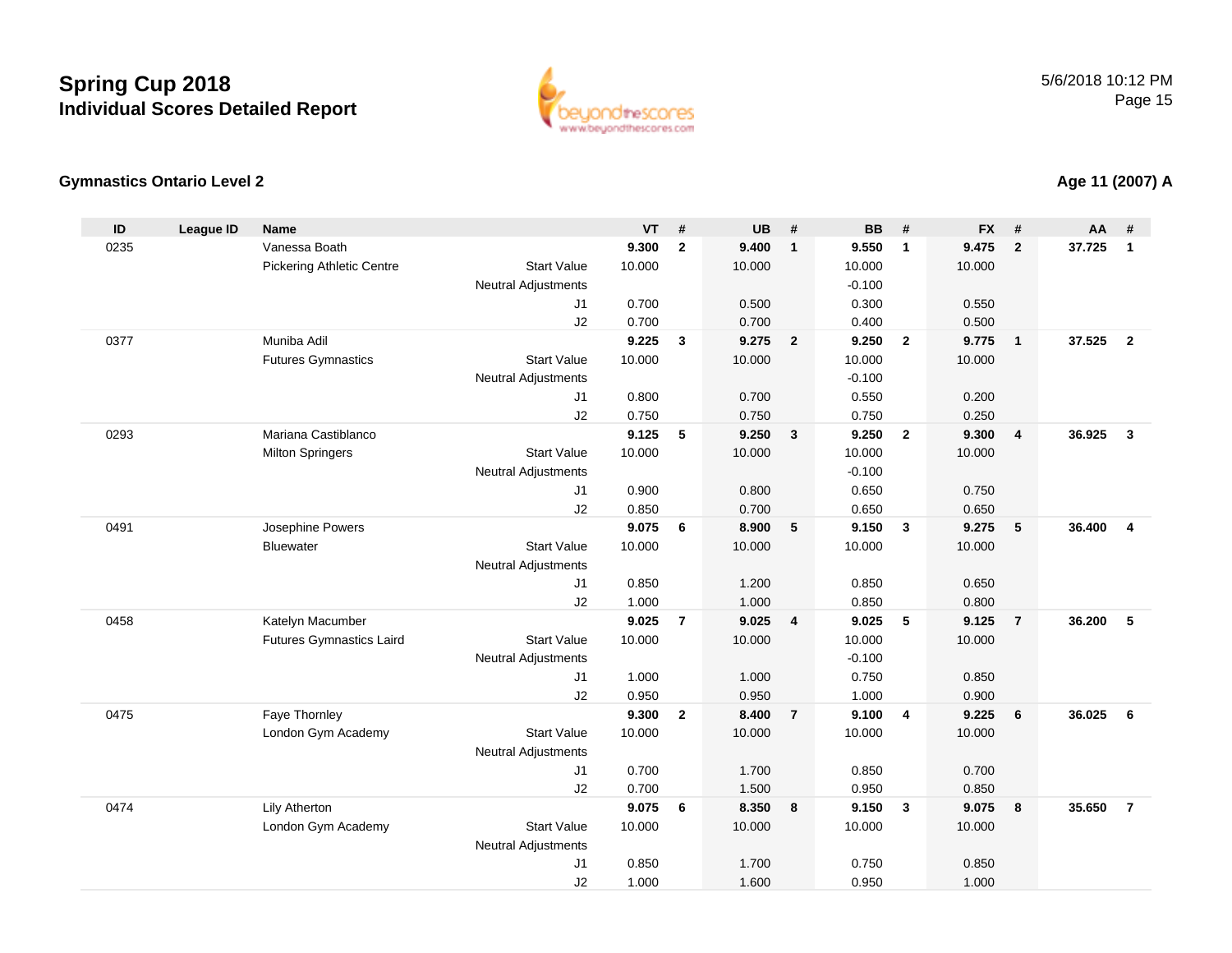

| 0493 | Regan Jacklin<br><b>Bluewater</b> | <b>Start Value</b><br><b>Neutral Adjustments</b> | 9.325<br>10.000 | 1 | 8.350<br>10.000 | 8               | 9.025<br>10.000 | $-5$           | 8.750<br>10.000 | 9            | 35.450 | - 8 |
|------|-----------------------------------|--------------------------------------------------|-----------------|---|-----------------|-----------------|-----------------|----------------|-----------------|--------------|--------|-----|
|      |                                   | J1                                               | 0.600           |   | 1.700           |                 | 0.950           |                | 1.300           |              |        |     |
|      |                                   | J2                                               | 0.750           |   | 1.600           |                 | 1.000           |                | 1.200           |              |        |     |
| 0143 | Alyssa McGovern                   |                                                  | 9.175           | 4 | 7.800           | 10              | 8.500           | - 6            | 9.325           | $\mathbf{3}$ | 34.800 | 9   |
|      | <b>Barrie Kempettes</b>           | Start Value                                      | 10.000          |   | 10.000          |                 | 10.000          |                | 10.000          |              |        |     |
|      |                                   | <b>Neutral Adjustments</b>                       |                 |   |                 |                 |                 |                |                 |              |        |     |
|      |                                   | J1                                               | 0.800           |   | 2.500           |                 | 1.400           |                | 0.700           |              |        |     |
|      |                                   | J <sub>2</sub>                                   | 0.850           |   | 1.900           |                 | 1.600           |                | 0.650           |              |        |     |
| 0700 | Meghan Burt                       |                                                  | 8.775           | 8 | 8.450           | $6\overline{6}$ | 8.250           | $\overline{7}$ | 8.300           | 11           | 33.775 | 10  |
|      | Halton Hills Gymnastic Centre     | Start Value                                      | 10.000          |   | 10.000          |                 | 10.000          |                | 10.000          |              |        |     |
|      |                                   | <b>Neutral Adjustments</b>                       |                 |   |                 |                 |                 |                |                 |              |        |     |
|      |                                   | J <sub>1</sub>                                   | 1.250           |   | 1.700           |                 | 1.600           |                | 1.700           |              |        |     |
|      |                                   | J2                                               | 1.200           |   | 1.400           |                 | 1.900           |                | 1.700           |              |        |     |
| 0701 | Julia Zych                        |                                                  | 8.450           | 9 | 8.200           | 9               | 6.900           | - 8            | 8.350           | 10           | 31.900 | 11  |
|      | Halton Hills Gymnastic Centre     | Start Value                                      | 10.000          |   | 10.000          |                 | 10.000          |                | 10.000          |              |        |     |
|      |                                   | <b>Neutral Adjustments</b>                       |                 |   |                 |                 | $-0.100$        |                |                 |              |        |     |
|      |                                   | J <sub>1</sub>                                   | 1.650           |   | 1.800           |                 | 3.000           |                | 1.650           |              |        |     |
|      |                                   | J2                                               | 1.450           |   | 1.800           |                 | 3.000           |                | 1.650           |              |        |     |

#### **Gymnastics Ontario Level 2**

#### **Age 11 (2007) B**

| ID   | League ID             | Name                     |                            | <b>VT</b> | #            | <b>UB</b> | #                       | <b>BB</b> | #              | <b>FX</b> | #              | $AA$ # |                |
|------|-----------------------|--------------------------|----------------------------|-----------|--------------|-----------|-------------------------|-----------|----------------|-----------|----------------|--------|----------------|
| 0451 | Gymnastics<br>Ontario | Lyla Campbell-Quick      |                            | 9.375     | 4            | 9.700     | - 1                     | 9.450     | $\overline{2}$ | 9.725     | 1              | 38.250 |                |
|      |                       | <b>Aspire Gymnastics</b> | <b>Start Value</b>         | 10.000    |              | 10.000    |                         | 10.000    |                | 10.000    |                |        |                |
|      |                       |                          | <b>Neutral Adjustments</b> |           |              |           |                         |           |                |           |                |        |                |
|      |                       |                          | J1                         | 0.600     |              | 0.300     |                         | 0.600     |                | 0.250     |                |        |                |
|      |                       |                          | J2                         | 0.650     |              | 0.300     |                         | 0.500     |                | 0.300     |                |        |                |
| 0298 |                       | Lauren Ciggar            |                            | 9.525     | -1           | 9.300     | $\overline{\mathbf{2}}$ | 9.650     | -1             | 9.475     | $\overline{2}$ | 37.950 | $\overline{2}$ |
|      |                       | <b>Milton Springers</b>  | <b>Start Value</b>         | 10.000    |              | 10.000    |                         | 10.000    |                | 10.000    |                |        |                |
|      |                       |                          | <b>Neutral Adjustments</b> |           |              |           |                         |           |                |           |                |        |                |
|      |                       |                          | J <sub>1</sub>             | 0.450     |              | 0.650     |                         | 0.450     |                | 0.550     |                |        |                |
|      |                       |                          | J2                         | 0.500     |              | 0.750     |                         | 0.250     |                | 0.500     |                |        |                |
| 0494 |                       | Ava Podolinsky           |                            | 9.450     | $\mathbf{2}$ | 9.300     | $\overline{\mathbf{2}}$ | 9.175     | 6              | 9.375     | 4              | 37.300 | 3              |
|      |                       | Bluewater                | <b>Start Value</b>         | 10.000    |              | 10.000    |                         | 10.000    |                | 10.000    |                |        |                |
|      |                       |                          | <b>Neutral Adjustments</b> |           |              |           |                         |           |                |           |                |        |                |
|      |                       |                          | J <sub>1</sub>             | 0.500     |              | 0.600     |                         | 0.750     |                | 0.650     |                |        |                |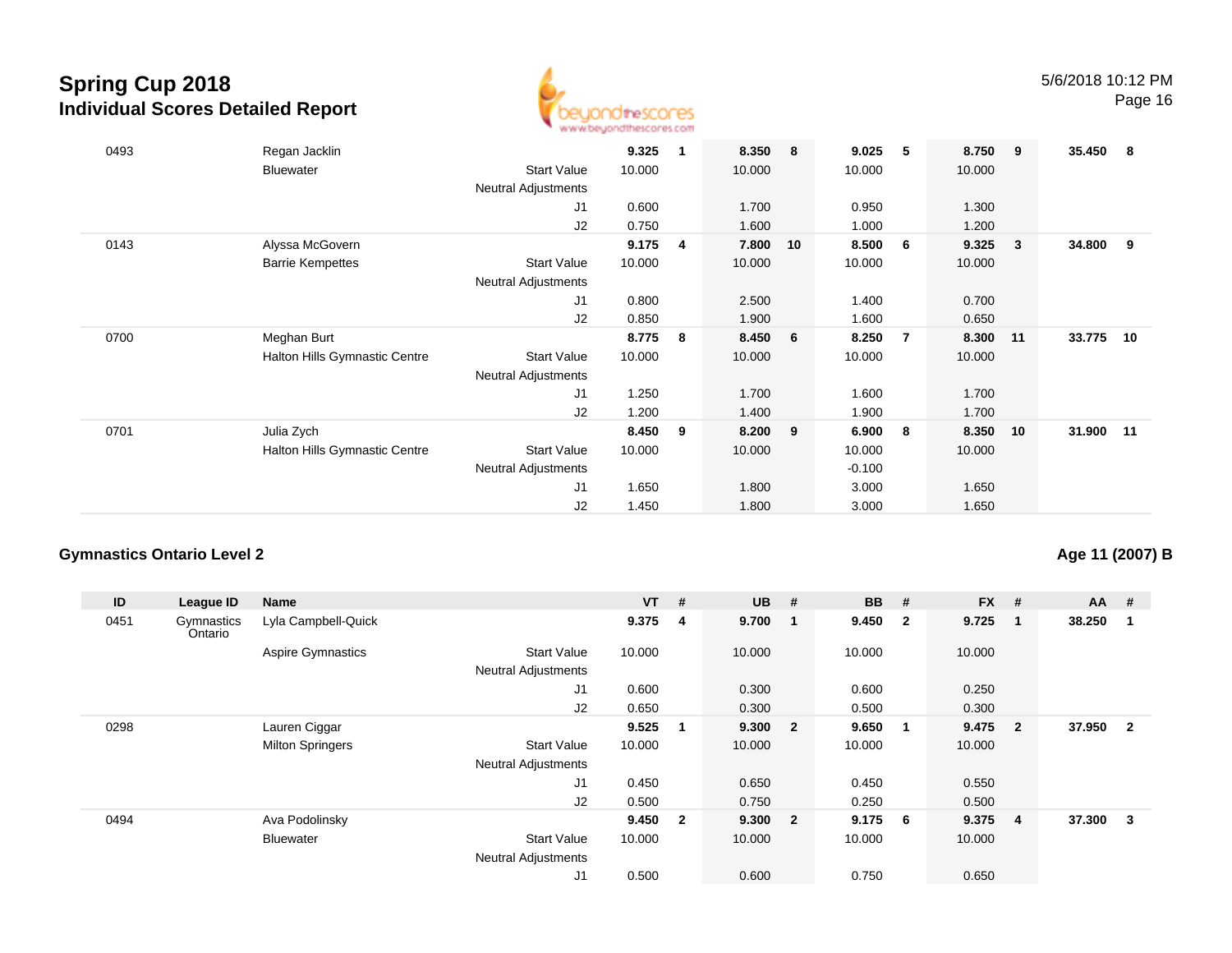

J2 0.600 0.800 0.900 0.600 0495 Kaydence Matheson **9.425 <sup>3</sup> 8.900 <sup>6</sup> 9.450 <sup>2</sup> 9.275 <sup>7</sup> 37.050 <sup>4</sup> Bluewater**  Start Valuee 10.000 10.000 10.000 10.000 Neutral Adjustments J1 0.500 1.000 0.500 0.700 J2 0.650 1.200 0.600 0.750 0630**Gymnastics** OntarioAyana Horan **8.975 <sup>9</sup> 9.125 <sup>4</sup> 9.400 <sup>3</sup> 9.300 <sup>6</sup> 36.800 <sup>5</sup>** Galaxy Start Valuee 10.000 10.000 10.000 10.000 Neutral Adjustments J1 1.000 0.900 0.650 0.750 J2 1.050 0.850 0.550 0.650 0811 Sanjula Juttada **9.200 <sup>5</sup> 9.150 <sup>3</sup> 9.250 <sup>5</sup> 9.200 <sup>8</sup> 36.800 <sup>5</sup>** Vaughan Gymnastics Club Start Value 10.000 10.000 10.000 10.000 Neutral Adjustments J1 0.750 0.800 0.700 0.700 J2 0.850 0.900 0.800 0.900 0744 Amanda McLean **9.150 <sup>7</sup> 9.050 <sup>5</sup> 9.300 <sup>4</sup> 9.275 <sup>7</sup> 36.775 <sup>6</sup>** Revolution Gymnastics And Sports**Centre** Start Valuee 10.000 10.000 10.000 10.000 Neutral Adjustments J1 0.900 0.900 0.650 0.750 J2 0.800 1.000 0.750 0.700 0406 Avneet Andhroia **9.050 <sup>8</sup> 9.050 <sup>5</sup> 9.250 <sup>5</sup> 9.400 <sup>3</sup> 36.750 <sup>7</sup>** Adrenaline Gymnastics Start Valuee 10.000 10.000 10.000 10.000 Neutral Adjustments $-0.100$ -0.100 -0.100<br>0.650 0.500 J1 1.000 0.900 0.650 0.500 J2 0.900 1.000 0.650 0.500 0496 Hayley Bishop **9.175 <sup>6</sup> 8.375 <sup>7</sup> 9.150 <sup>7</sup> 9.350 <sup>5</sup> 36.050 <sup>8</sup> Bluewater**  Start Valuee 10.000 10.000 10.000 10.000 Neutral Adjustments $-0.100$ 0.650 J1 0.750 1.700 0.650 0.550 J2 0.900 1.550 0.850 0.750 0449 Gymnastics OntarioAllison Reece **9.175 <sup>6</sup> 8.100 <sup>9</sup> 9.150 <sup>7</sup> 9.300 <sup>6</sup> 35.725 <sup>9</sup>** Aspire Gymnastics Start Valuee 10.000 10.000 10.000 10.000 Neutral Adjustments $\sim$  -0.100 0.750 J1 0.750 2.000 0.750 0.800 J2 0.900 1.800 0.750 0.600 0142 Joslyn Shackleton **9.200 <sup>5</sup> 8.300 <sup>8</sup> 8.850 <sup>8</sup> 8.950 <sup>9</sup> 35.300 <sup>10</sup>** Barrie Kempettes Start Valuee 10.000 10.000 10.000 10.000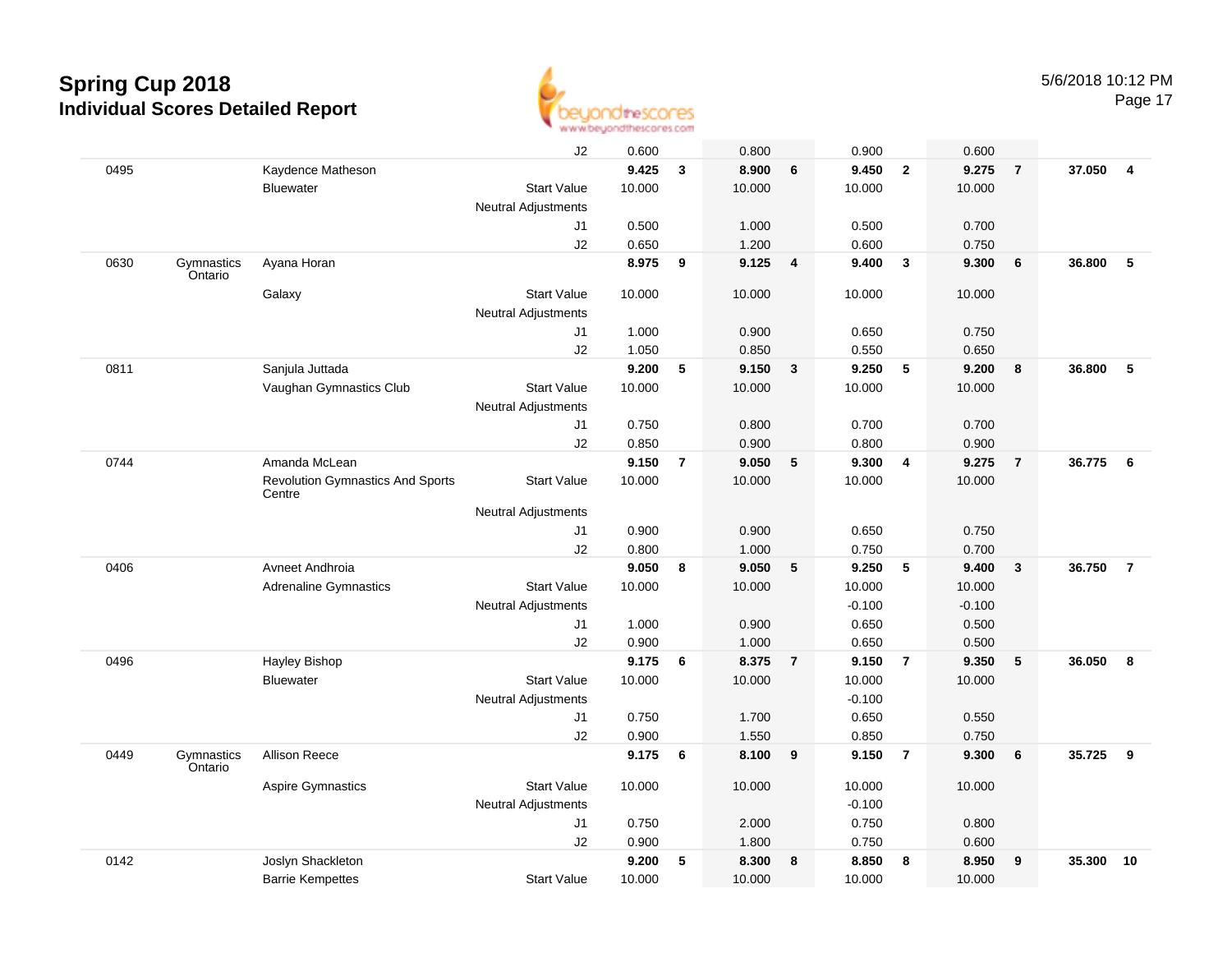

5/6/2018 10:12 PMPage 18

| Neutral Adjustments |       |       |       |       |  |
|---------------------|-------|-------|-------|-------|--|
|                     | 0.800 | 1.700 | 1.100 | 1.150 |  |
| J2                  | 0.800 | 1.700 | 1.200 | 0.950 |  |

#### **Gymnastics Ontario Level 2**

**ID League ID Name VT # UB # BB # FX # AA #** 0234 Egypt Morgan **9.375 <sup>4</sup> 9.450 <sup>2</sup> 9.550 <sup>1</sup> 9.550 <sup>2</sup> 37.925 <sup>1</sup>** Pickering Athletic Centre Start Value 10.000 10.000 10.000 10.000 Neutral Adjustments $-0.100$ 0.400 J1 0.600 0.800 0.400 0.550 J2 0.650 0.300 0.300 0.350 0297 Maya Qaqish **9.250 <sup>6</sup> 9.400 <sup>3</sup> 9.500 <sup>2</sup> 9.650 <sup>1</sup> 37.800 <sup>2</sup>** Milton Springers Start Valuee 10.000 10.000 10.000 10.000 Neutral Adjustments J1 0.800 0.700 0.500 0.400 J2 0.700 0.500 0.500 0.300 0745 Lily Zettel **9.500 <sup>1</sup> 9.475 <sup>1</sup> 9.300 <sup>5</sup> 9.425 <sup>3</sup> 37.700 <sup>3</sup>** Revolution Gymnastics And Sports**Centre** Start Valuee 10.000 10.000 10.000 10.000 Neutral Adjustments J1 0.500 0.550 0.600 0.550 J2 0.500 0.500 0.800 0.600 0415 Treanna-Simone Levy **9.450 <sup>2</sup> 9.350 <sup>5</sup> 9.150 <sup>6</sup> 9.400 <sup>4</sup> 37.350 <sup>4</sup>** Ajax Acro's Gym Club Start Value 10.000 10.000 10.000 10.000 Neutral Adjustments J1 0.550 0.700 0.900 0.600 J2 0.550 0.600 0.800 0.600 0299 Kenzie Rizk **9.225 <sup>7</sup> 9.400 <sup>3</sup> 9.075 <sup>7</sup> 9.425 <sup>3</sup> 37.125 <sup>5</sup>** Milton Springers Start Valuee 10.000 10.000 10.000 10.000 Neutral Adjustments J1 0.750 0.500 0.800 0.600 J2 0.800 0.700 1.050 0.550 0371 Neha Rai-Randhawa **9.375 <sup>4</sup> 8.950 <sup>6</sup> 9.475 <sup>3</sup> 9.300 <sup>5</sup> 37.100 <sup>6</sup>** Futures Gymnastics Start Valuee 10.000 10.000 10.000 10.000 Neutral Adjustments J1 0.600 1.000 0.600 0.650 J2 0.650 1.100 0.450 0.750 0746

Avery Foell **9.200 <sup>8</sup> 9.375 <sup>4</sup> 8.975 <sup>8</sup> 9.400 <sup>4</sup> 36.950 <sup>7</sup>**

**Age 11 (2007) C**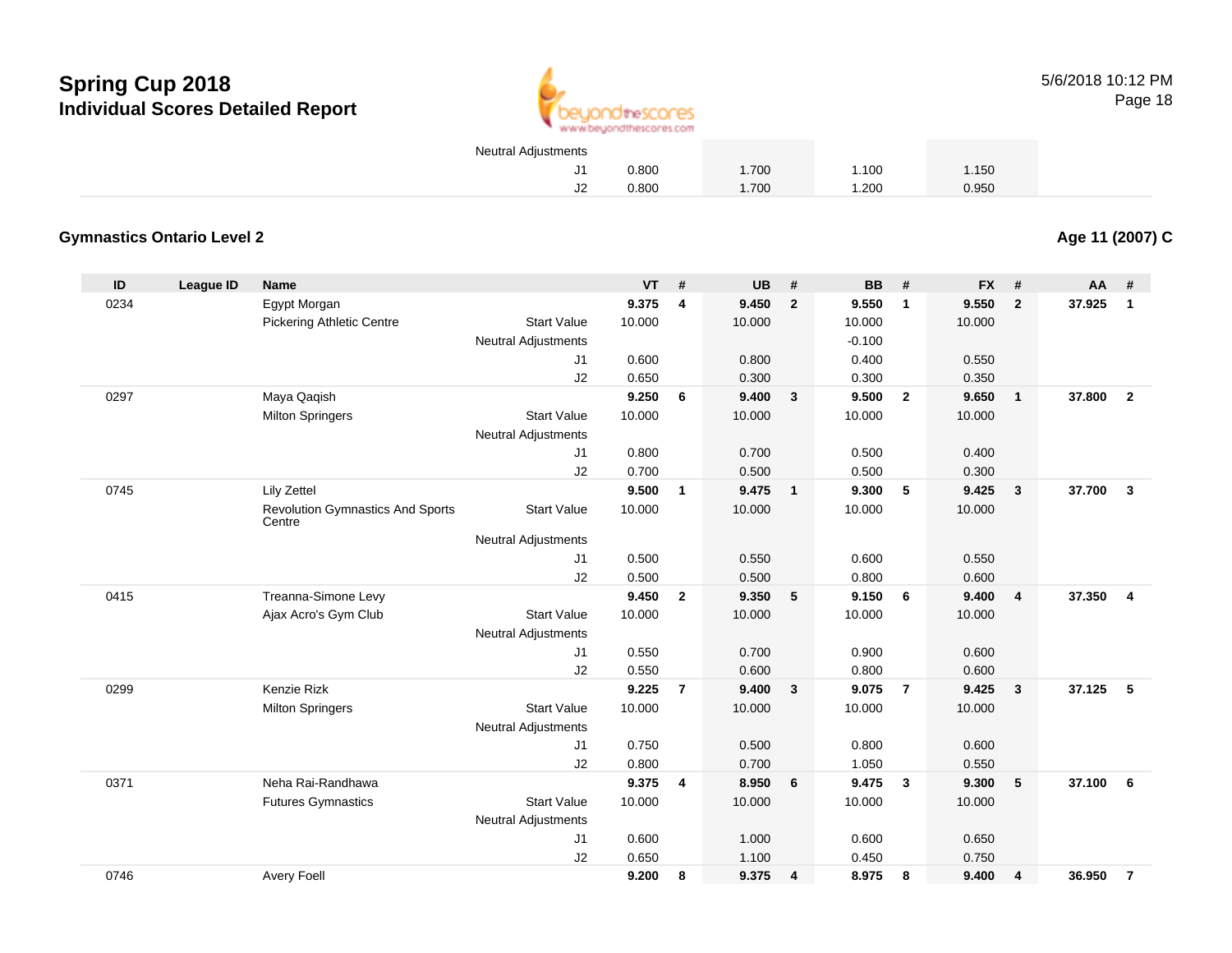

|      | <b>Revolution Gymnastics And Sports</b><br>Centre | <b>Start Value</b>         | 10.000 |              | 10.000 |     | 10.000   |    | 10.000 |                |        |   |
|------|---------------------------------------------------|----------------------------|--------|--------------|--------|-----|----------|----|--------|----------------|--------|---|
|      |                                                   | <b>Neutral Adjustments</b> |        |              |        |     | $-0.100$ |    |        |                |        |   |
|      |                                                   | J1                         | 0.750  |              | 0.500  |     | 0.900    |    | 0.650  |                |        |   |
|      |                                                   | J2                         | 0.850  |              | 0.750  |     | 0.950    |    | 0.550  |                |        |   |
| 0037 | Kaya Mason                                        |                            | 9.300  | -5           | 8.850  | - 7 | 9.300    | -5 | 9.175  | 6              | 36.625 | 8 |
|      | Gemini Gymnastics                                 | <b>Start Value</b>         | 10.000 |              | 10.000 |     | 10.000   |    | 10.000 |                |        |   |
|      |                                                   | <b>Neutral Adjustments</b> |        |              |        |     |          |    |        |                |        |   |
|      |                                                   | J <sub>1</sub>             | 0.700  |              | 1.200  |     | 0.800    |    | 0.900  |                |        |   |
|      |                                                   | J2                         | 0.700  |              | 1.100  |     | 0.600    |    | 0.750  |                |        |   |
| 0219 | <b>Charlotte Piscione</b>                         |                            | 9.425  | $\mathbf{3}$ | 8.850  | - 7 | 9.400    | -4 | 8.625  | $\overline{7}$ | 36.300 | 9 |
|      | Woodstock Gym Club                                | <b>Start Value</b>         | 10.000 |              | 10.000 |     | 10.000   |    | 10.000 |                |        |   |
|      |                                                   | <b>Neutral Adjustments</b> |        |              |        |     |          |    |        |                |        |   |
|      |                                                   | J <sub>1</sub>             | 0.500  |              | 1.200  |     | 0.600    |    | 1.300  |                |        |   |
|      |                                                   | J2                         | 0.650  |              | 1.100  |     | 0.600    |    | 1.450  |                |        |   |

#### **Gymnastics Ontario Level 2Age 12 (2006) A**

| ID   | League ID             | Name                             |                                           | $VT$ # |                          | <b>UB</b> | #                        | <b>BB</b> | #                        | <b>FX</b> | #                        | AA     | #                        |
|------|-----------------------|----------------------------------|-------------------------------------------|--------|--------------------------|-----------|--------------------------|-----------|--------------------------|-----------|--------------------------|--------|--------------------------|
| 0499 |                       | Firdauz Haffejee                 |                                           | X.XXX  | $\overline{\phantom{a}}$ | X.XXX     | $\overline{\phantom{a}}$ | X.XXX     | $\overline{\phantom{a}}$ | X.XXX     | $\overline{\phantom{a}}$ | 0.000  | $\overline{\phantom{a}}$ |
| 0634 | Gymnastics<br>Ontario | <b>Brooklyn Crandles</b>         |                                           | 9.050  | 6                        | 9.075     | $\overline{7}$           | 9.575     | $\overline{2}$           | 9.650     | $\blacksquare$           | 37.350 | -1                       |
|      |                       | Galaxy                           | Start Value<br>Neutral Adjustments        | 10.000 |                          | 10.000    |                          | 10.000    |                          | 10.000    |                          |        |                          |
|      |                       |                                  | J <sub>1</sub>                            | 0.900  |                          | 0.850     |                          | 0.350     |                          | 0.400     |                          |        |                          |
|      |                       |                                  | J2                                        | 1.000  |                          | 1.000     |                          | 0.500     |                          | 0.300     |                          |        |                          |
| 0643 | Gymnastics<br>Ontario | Akira Kennedy                    |                                           | 9.300  | 1                        | 9.200     | 4                        | 9.400     | 6                        | 9.450     | $\overline{\mathbf{2}}$  | 37.350 | $\mathbf{1}$             |
|      |                       | Galaxy                           | <b>Start Value</b>                        | 10.000 |                          | 10.000    |                          | 10.000    |                          | 10.000    |                          |        |                          |
|      |                       |                                  | Neutral Adjustments                       |        |                          |           |                          |           |                          |           |                          |        |                          |
|      |                       |                                  | J1                                        | 0.800  |                          | 0.750     |                          | 0.650     |                          | 0.500     |                          |        |                          |
|      |                       |                                  | J2                                        | 0.600  |                          | 0.850     |                          | 0.550     |                          | 0.600     |                          |        |                          |
| 0236 |                       | Sofia Barnwell-Zazzeri           |                                           | 9.225  | $\overline{2}$           | 8.800     | 9                        | 9.675     | $\overline{1}$           | 9.425     | $\mathbf{3}$             | 37.125 | $\overline{2}$           |
|      |                       | <b>Pickering Athletic Centre</b> | <b>Start Value</b>                        | 10.000 |                          | 10.000    |                          | 10.000    |                          | 10.000    |                          |        |                          |
|      |                       |                                  | Neutral Adjustments                       |        |                          |           |                          | $-0.100$  |                          |           |                          |        |                          |
|      |                       |                                  | J <sub>1</sub>                            | 0.650  |                          | 1.300     |                          | 0.300     |                          | 0.650     |                          |        |                          |
|      |                       |                                  | J2                                        | 0.900  |                          | 1.100     |                          | 0.150     |                          | 0.500     |                          |        |                          |
| 0407 | 1026125               | Akaylah Dawkins                  |                                           | 9.125  | 4                        | 9.275     | $\overline{2}$           | 9.425     | 5                        | 9.200     | $\overline{4}$           | 37.025 | 3                        |
|      |                       | <b>Adrenaline Gymnastics</b>     | <b>Start Value</b><br>Noutral Adjustments | 10.000 |                          | 10.000    |                          | 10.000    |                          | 10.000    |                          |        |                          |
|      |                       |                                  |                                           |        |                          |           |                          |           |                          |           |                          |        |                          |

Neutral Adjustments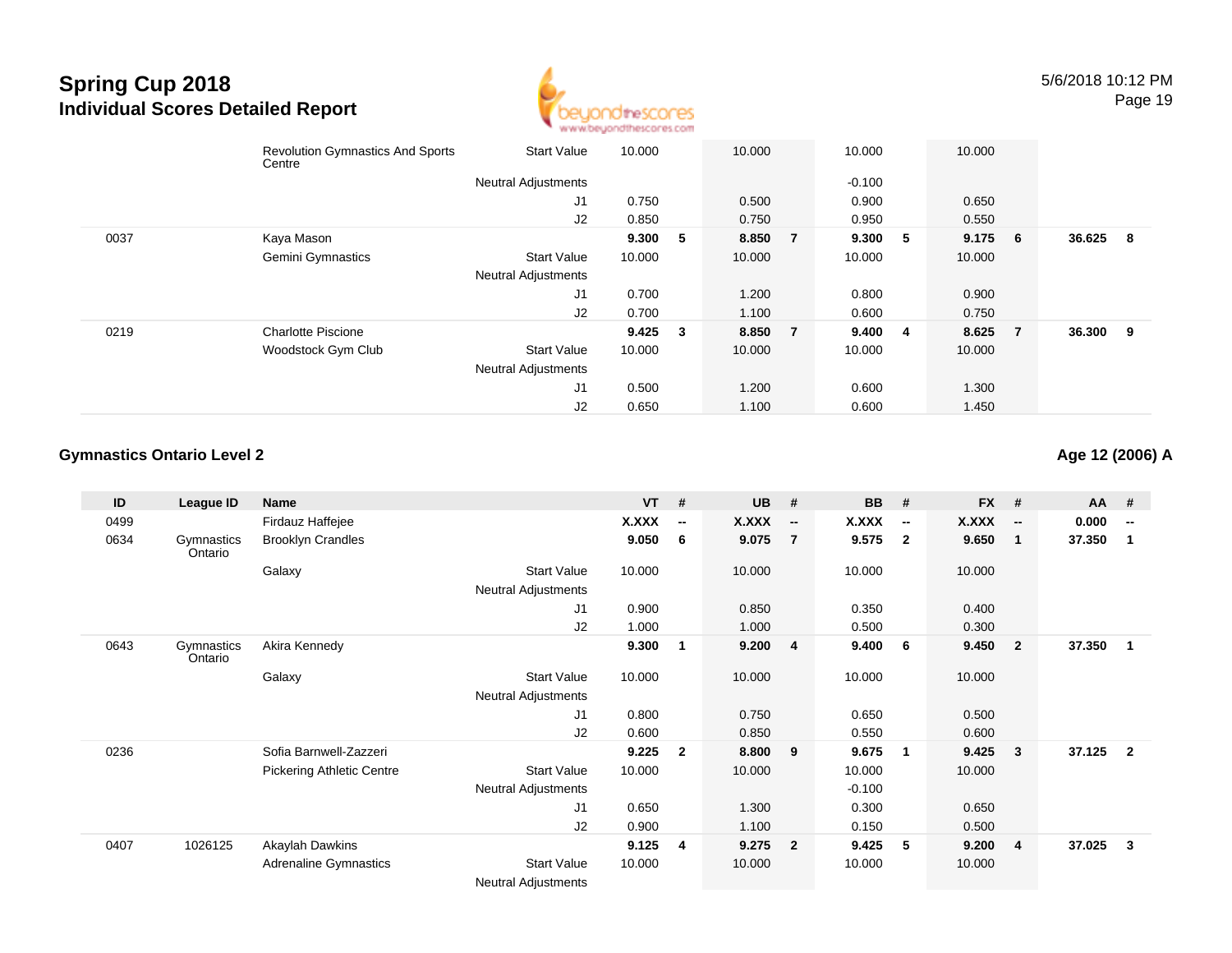

|      |                       |                                                   | J1                         | 0.900    |    | 0.650    |                | 0.500    |                         | 0.800  |                |           |                |
|------|-----------------------|---------------------------------------------------|----------------------------|----------|----|----------|----------------|----------|-------------------------|--------|----------------|-----------|----------------|
|      |                       |                                                   | J2                         | 0.850    |    | 0.800    |                | 0.650    |                         | 0.800  |                |           |                |
| 0378 |                       | Tina Zekry                                        |                            | 8.850    | 9  | 9.175    | 5              | 9.475    | $\overline{4}$          | 9.425  | $\mathbf{3}$   | 36.925    | $\overline{4}$ |
|      |                       | <b>Futures Gymnastics</b>                         | <b>Start Value</b>         | 10.000   |    | 10.000   |                | 10.000   |                         | 10.000 |                |           |                |
|      |                       |                                                   | Neutral Adjustments        |          |    |          |                | $-0.100$ |                         |        |                |           |                |
|      |                       |                                                   | J1                         | 1.200    |    | 0.700    |                | 0.400    |                         | 0.600  |                |           |                |
|      |                       |                                                   | J2                         | 1.100    |    | 0.950    |                | 0.450    |                         | 0.550  |                |           |                |
| 0642 | Gymnastics<br>Ontario | Keira Gilham                                      |                            | 9.100    | 5  | 9.250    | $\mathbf{3}$   | 9.225    | $\overline{7}$          | 9.075  | $\overline{7}$ | 36.650    | 5              |
|      |                       | Galaxy                                            | <b>Start Value</b>         | 10.000   |    | 10.000   |                | 10.000   |                         | 10.000 |                |           |                |
|      |                       |                                                   | Neutral Adjustments        |          |    |          |                |          |                         |        |                |           |                |
|      |                       |                                                   | J1                         | 0.900    |    | 0.750    |                | 0.850    |                         | 1.000  |                |           |                |
|      |                       |                                                   | J2                         | 0.900    |    | 0.750    |                | 0.700    |                         | 0.850  |                |           |                |
| 0635 | Gymnastics<br>Ontario | Ella Bourgeois                                    |                            | 8.650 12 |    | 9.250    | $\mathbf{3}$   | 9.475    | $\overline{4}$          | 9.125  | - 5            | 36.500    | 6              |
|      |                       | Galaxy                                            | <b>Start Value</b>         | 10.000   |    | 10.000   |                | 10.000   |                         | 10.000 |                |           |                |
|      |                       |                                                   | <b>Neutral Adjustments</b> |          |    |          |                |          |                         |        |                |           |                |
|      |                       |                                                   | J1                         | 1.400    |    | 0.800    |                | 0.550    |                         | 0.900  |                |           |                |
|      |                       |                                                   | J2                         | 1.300    |    | 0.700    |                | 0.500    |                         | 0.850  |                |           |                |
| 0638 | Gymnastics<br>Ontario | <b>Avery Burgess</b>                              |                            | 8.800    | 10 | 8.875    | 8              | 9.500    | $\overline{\mathbf{3}}$ | 9.075  | $\overline{7}$ | 36.250    | $\overline{7}$ |
|      |                       | Galaxy                                            | <b>Start Value</b>         | 10.000   |    | 10.000   |                | 10.000   |                         | 10.000 |                |           |                |
|      |                       |                                                   | <b>Neutral Adjustments</b> |          |    |          |                |          |                         |        |                |           |                |
|      |                       |                                                   | J1                         | 1.200    |    | 1.000    |                | 0.450    |                         | 0.950  |                |           |                |
|      |                       |                                                   | J2                         | 1.200    |    | 1.250    |                | 0.550    |                         | 0.900  |                |           |                |
| 0826 |                       | Morea Fiorillo                                    |                            | 8.550    | 13 | 9.125    | 6              | 9.150    | 8                       | 9.100  | 6              | 35.925    | 8              |
|      |                       | <b>High Flyers Gymnastics</b>                     | <b>Start Value</b>         | 10.000   |    | 10.000   |                | 10.000   |                         | 10.000 |                |           |                |
|      |                       |                                                   | Neutral Adjustments        |          |    |          |                | $-0.100$ |                         |        |                |           |                |
|      |                       |                                                   | J1                         | 1.500    |    | 0.950    |                | 0.750    |                         | 1.000  |                |           |                |
|      |                       |                                                   | J2                         | 1.400    |    | 0.800    |                | 0.750    |                         | 0.800  |                |           |                |
| 0027 |                       | Jessica Whalen                                    |                            | 8.550    | 13 | 9.475    | $\overline{1}$ | 9.000    | - 9                     | 8.775  | 9              | 35.800    | 9              |
|      |                       | Loyalist Gymnastics Club                          | <b>Start Value</b>         | 10.000   |    | 10.000   |                | 10.000   |                         | 10.000 |                |           |                |
|      |                       |                                                   | Neutral Adjustments        |          |    |          |                | $-0.100$ |                         |        |                |           |                |
|      |                       |                                                   | J1                         | 1.400    |    | 0.500    |                | 0.800    |                         | 1.250  |                |           |                |
|      |                       |                                                   | J2                         | 1.500    |    | 0.550    |                | 1.000    |                         | 1.200  |                |           |                |
| 0748 |                       | Emily Fan                                         |                            | 9.150    | 3  | 8.575 10 |                | 8.900    | 12                      | 8.950  | 8              | 35.575 10 |                |
|      |                       | <b>Revolution Gymnastics And Sports</b><br>Centre | <b>Start Value</b>         | 10.000   |    | 10.000   |                | 10.000   |                         | 10.000 |                |           |                |
|      |                       |                                                   | Neutral Adjustments        |          |    |          |                |          |                         |        |                |           |                |
|      |                       |                                                   | J1                         | 0.900    |    | 1.350    |                | 1.200    |                         | 0.950  |                |           |                |
|      |                       |                                                   | J2                         | 0.800    |    | 1.500    |                | 1.000    |                         | 1.150  |                |           |                |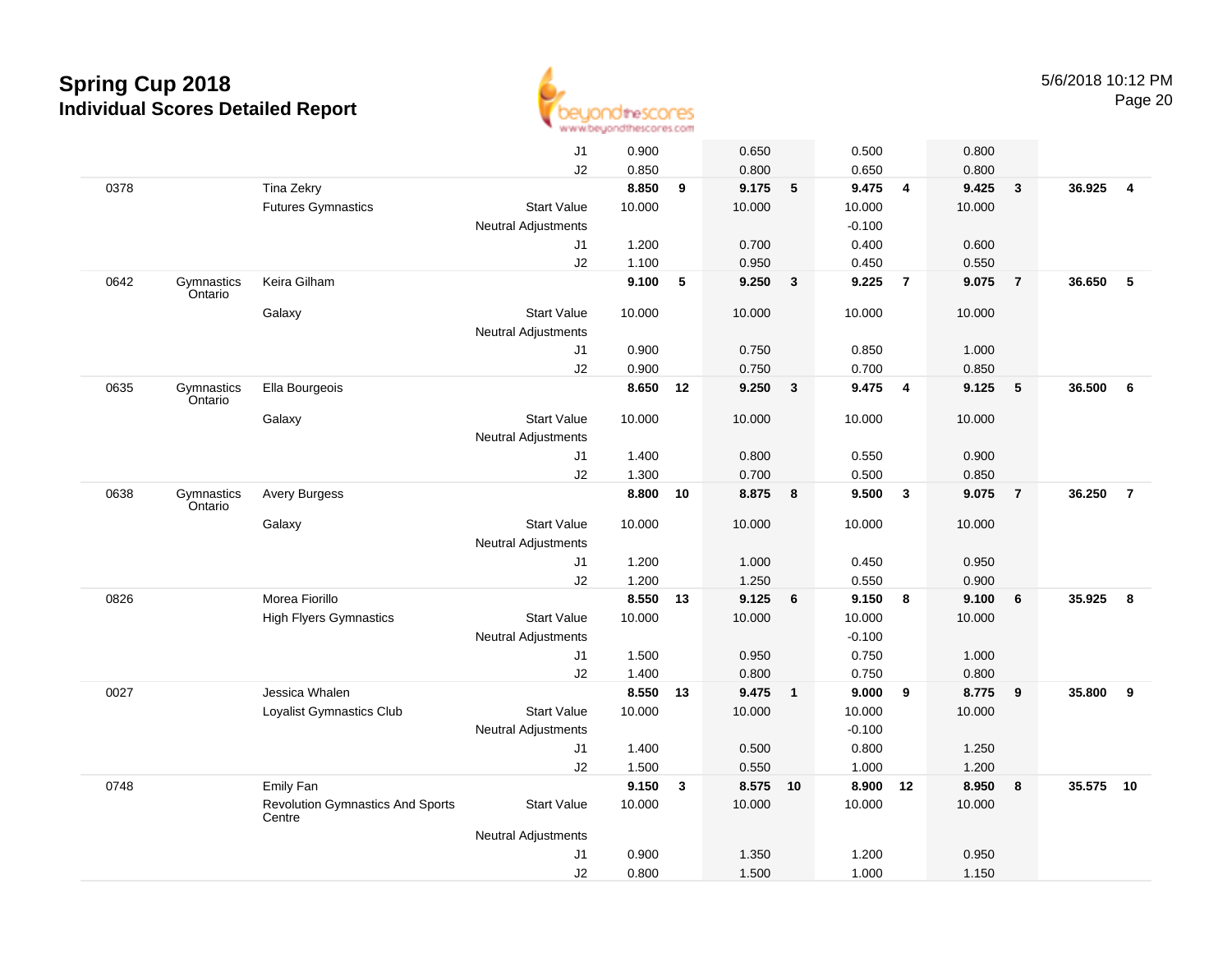

| 0144 | MacKenzie Rodgers<br><b>Barrie Kempettes</b>    | <b>Start Value</b><br><b>Neutral Adjustments</b><br>J1<br>J2                         | 8.950<br>10.000<br>1.000<br>1.100 | - 8            | 8.375<br>10.000<br>1.550<br>1.700    | $-11$ | 8.950<br>10.000<br>$-0.100$<br>0.900<br>1.000 | 11  | 8.700<br>10.000<br>1.450<br>1.150 | 10 | 34.975 | 11 |
|------|-------------------------------------------------|--------------------------------------------------------------------------------------|-----------------------------------|----------------|--------------------------------------|-------|-----------------------------------------------|-----|-----------------------------------|----|--------|----|
| 0710 | Hannah Climaco<br>Halton Hills Gymnastic Centre | <b>Start Value</b><br><b>Neutral Adjustments</b><br>J1<br>J2                         | 8.750<br>10.000<br>1.100<br>1.400 | 11             | 8.075<br>10.000<br>1.800<br>2.050    | 13    | 8.900<br>10.000<br>1.200<br>1.000             | 12  | 8.775<br>10.000<br>1.300<br>1.150 | 9  | 34.500 | 12 |
| 0709 | Risa Ancker<br>Halton Hills Gymnastic Centre    | <b>Start Value</b><br><b>Neutral Adjustments</b><br>J1<br>J2                         | 9.025<br>10.000<br>0.850<br>1.100 | $\overline{7}$ | 8.000 14<br>10.000<br>2.100<br>1.900 |       | 8.975<br>10.000<br>1.100<br>0.950             | -10 | 8.475<br>10.000<br>1.500<br>1.550 | 11 | 34.475 | 13 |
| 0997 | Leah Nelson<br>Halton Hills Gymnastic Centre    | <b>Start Value</b><br><b>Neutral Adjustments</b><br>J <sub>1</sub><br>J <sub>2</sub> | 8.225<br>10.000<br>1.650<br>1.900 | 14             | 8.175<br>10.000<br>1.700<br>1.950    | 12    | 8.300<br>10.000<br>1.600<br>1.800             | 13  | 8.175<br>10.000<br>1.850<br>1.800 | 12 | 32.875 | 14 |

#### **Gymnastics Ontario Level 2**

#### **Age 12 (2006) B**

| ID   | League ID             | Name                            |                            | $VT$ # |              | <b>UB</b> | - #                     | <b>BB</b> | #              | <b>FX</b> | #              | $AA$ # |                |
|------|-----------------------|---------------------------------|----------------------------|--------|--------------|-----------|-------------------------|-----------|----------------|-----------|----------------|--------|----------------|
| 0425 | Gymnastics<br>Ontario | Maddie DiPasquale               |                            | 9.450  |              | 9.500     | $\overline{\mathbf{2}}$ | 9.200     | -7             | 9.375     | $\overline{2}$ | 37.525 |                |
|      |                       | <b>Aspire Gymnastics</b>        | <b>Start Value</b>         | 10.000 |              | 10.000    |                         | 10.000    |                | 10.000    |                |        |                |
|      |                       |                                 | <b>Neutral Adjustments</b> |        |              |           |                         |           |                |           |                |        |                |
|      |                       |                                 | J1                         | 0.500  |              | 0.500     |                         | 0.700     |                | 0.700     |                |        |                |
|      |                       |                                 | J2                         | 0.600  |              | 0.500     |                         | 0.900     |                | 0.550     |                |        |                |
| 0500 |                       | <b>Reese Waller</b>             |                            | 9.375  | $\mathbf{2}$ | 9.525     | - 1                     | 9.150     | - 8            | 9.450     |                | 37.500 | $\overline{2}$ |
|      |                       | <b>Bluewater</b>                | <b>Start Value</b>         | 10.000 |              | 10.000    |                         | 10.000    |                | 10.000    |                |        |                |
|      |                       |                                 | <b>Neutral Adjustments</b> |        |              |           |                         |           |                |           |                |        |                |
|      |                       |                                 | J <sub>1</sub>             | 0.650  |              | 0.400     |                         | 0.850     |                | 0.600     |                |        |                |
|      |                       |                                 | J2                         | 0.600  |              | 0.550     |                         | 0.850     |                | 0.500     |                |        |                |
| 0457 |                       | Hanna Park                      |                            | 9.300  | 3            | 9.050     | - 6                     | 9.525     | $\overline{2}$ | 9.325     | 3              | 37.200 | 3              |
|      |                       | <b>Futures Gymnastics Laird</b> | <b>Start Value</b>         | 10.000 |              | 10.000    |                         | 10.000    |                | 10.000    |                |        |                |
|      |                       |                                 | <b>Neutral Adjustments</b> |        |              |           |                         |           |                |           |                |        |                |
|      |                       |                                 | J1                         | 0.600  |              | 1.000     |                         | 0.500     |                | 0.650     |                |        |                |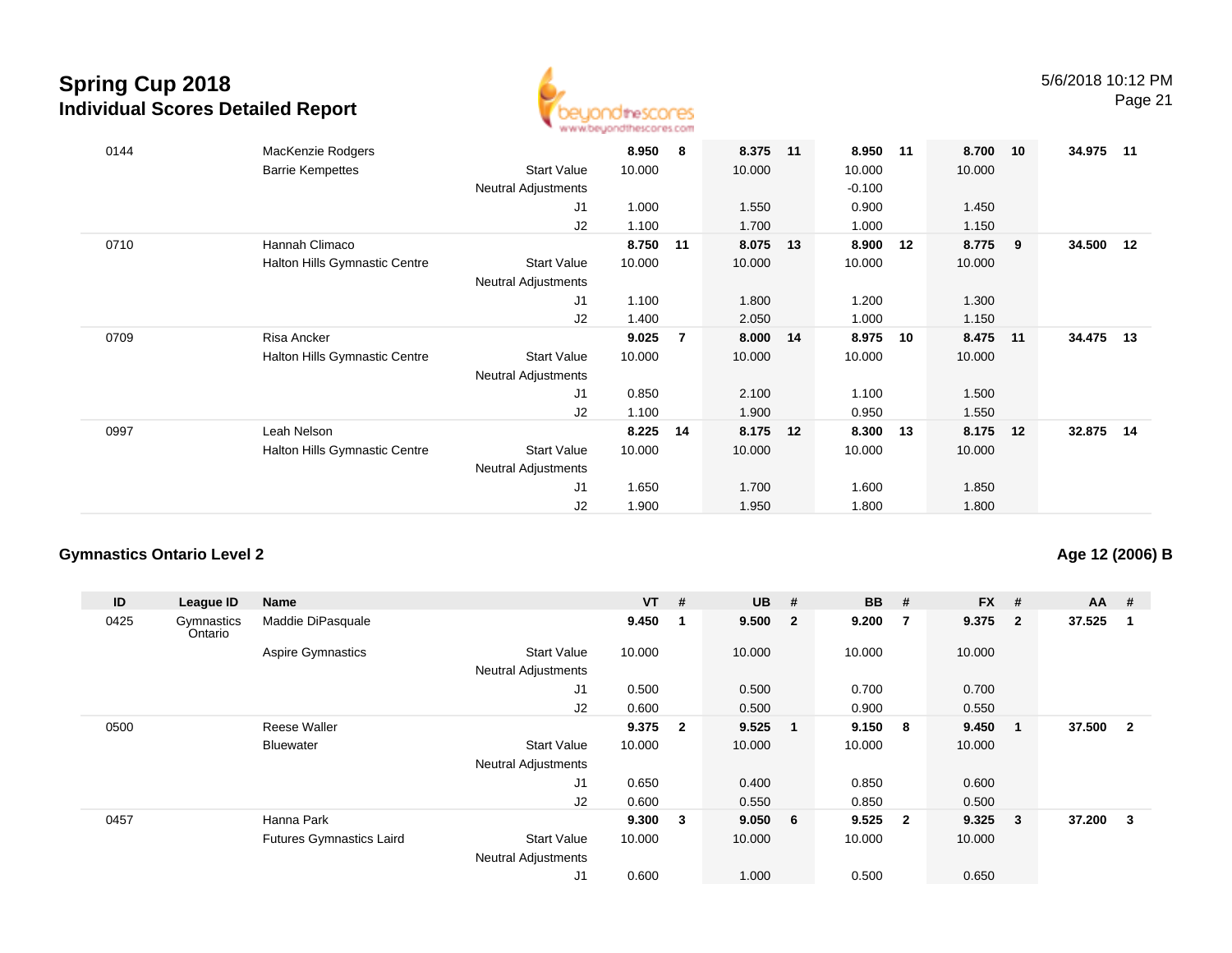

|      |                                                   | J2                         | 0.800  |                | 0.900  |                | 0.450    |                         | 0.700  |                |        |                |
|------|---------------------------------------------------|----------------------------|--------|----------------|--------|----------------|----------|-------------------------|--------|----------------|--------|----------------|
| 0460 | Francesca Petrova                                 |                            | 9.250  | 4              | 9.125  | 5              | 9.400    | $\overline{4}$          | 9.325  | $\mathbf{3}$   | 37.100 | 4              |
|      | London Gym Academy                                | <b>Start Value</b>         | 10.000 |                | 10.000 |                | 10.000   |                         | 10.000 |                |        |                |
|      |                                                   | <b>Neutral Adjustments</b> |        |                |        |                |          |                         |        |                |        |                |
|      |                                                   | J1                         | 0.800  |                | 0.750  |                | 0.550    |                         | 0.750  |                |        |                |
|      |                                                   | J2                         | 0.700  |                | 1.000  |                | 0.650    |                         | 0.600  |                |        |                |
| 0310 | Ayla Haddad                                       |                            | 8.800  | 10             | 9.450  | $\overline{3}$ | 9.450    | $\overline{\mathbf{3}}$ | 9.250  | $\overline{4}$ | 36.950 | 5              |
|      | <b>Milton Springers</b>                           | <b>Start Value</b>         | 10.000 |                | 10.000 |                | 10.000   |                         | 10.000 |                |        |                |
|      |                                                   | <b>Neutral Adjustments</b> |        |                |        |                |          |                         |        |                |        |                |
|      |                                                   | J1                         | 1.300  |                | 0.500  |                | 0.600    |                         | 0.700  |                |        |                |
|      |                                                   | J2                         | 1.100  |                | 0.600  |                | 0.500    |                         | 0.800  |                |        |                |
| 0301 | Kaelyn Delaney                                    |                            | 9.100  | 5              | 8.950  | $\overline{7}$ | 9.350    | 6                       | 9.000  | $\overline{7}$ | 36.400 | 6              |
|      | <b>Milton Springers</b>                           | <b>Start Value</b>         | 10.000 |                | 10.000 |                | 10.000   |                         | 10.000 |                |        |                |
|      |                                                   | <b>Neutral Adjustments</b> |        |                |        |                |          |                         |        |                |        |                |
|      |                                                   | J1                         | 1.100  |                | 1.000  |                | 0.650    |                         | 1.100  |                |        |                |
|      |                                                   | J2                         | 0.700  |                | 1.100  |                | 0.650    |                         | 0.900  |                |        |                |
| 0309 | Emma Nucifora                                     |                            | 8.850  | 9              | 9.125  | 5              | 9.375    | 5                       | 9.050  | 6              | 36,400 | 6              |
|      | <b>Milton Springers</b>                           | <b>Start Value</b>         | 10.000 |                | 10.000 |                | 10.000   |                         | 10.000 |                |        |                |
|      |                                                   | <b>Neutral Adjustments</b> |        |                |        |                | $-0.100$ |                         |        |                |        |                |
|      |                                                   | J1                         | 1.000  |                | 0.950  |                | 0.550    |                         | 0.850  |                |        |                |
|      |                                                   | J2                         | 1.300  |                | 0.800  |                | 0.500    |                         | 1.050  |                |        |                |
| 0470 | Sarah Welch                                       |                            | 8.450  | 12             | 9.175  | 4              | 9.550    | $\overline{1}$          | 9.175  | 5              | 36.350 | $\overline{7}$ |
|      | London Gym Academy                                | <b>Start Value</b>         | 10.000 |                | 10.000 |                | 10.000   |                         | 10.000 |                |        |                |
|      |                                                   | Neutral Adjustments        |        |                |        |                |          |                         |        |                |        |                |
|      |                                                   | J1                         | 1.500  |                | 0.750  |                | 0.500    |                         | 0.800  |                |        |                |
|      |                                                   | J2                         | 1.600  |                | 0.900  |                | 0.400    |                         | 0.850  |                |        |                |
| 0832 | <b>Bianca Tavella</b>                             |                            | 9.050  | 6              | 8.900  | 8              | 9.450    | $\overline{\mathbf{3}}$ | 8.950  | 8              | 36.350 | $\overline{7}$ |
|      | <b>High Flyers Gymnastics</b>                     | <b>Start Value</b>         | 10.000 |                | 10.000 |                | 10.000   |                         | 10.000 |                |        |                |
|      |                                                   | <b>Neutral Adjustments</b> |        |                |        |                | $-0.100$ |                         |        |                |        |                |
|      |                                                   | J1                         | 0.900  |                | 1.050  |                | 0.400    |                         | 1.100  |                |        |                |
|      |                                                   | J2                         | 1.000  |                | 1.150  |                | 0.500    |                         | 1.000  |                |        |                |
| 0749 | Bobbi Ventura                                     |                            | 8.975  | $\overline{7}$ | 8.775  | 9              | 9.000    | 10                      | 8.675  | 9              | 35.425 | 8              |
|      | <b>Revolution Gymnastics And Sports</b><br>Centre | <b>Start Value</b>         | 10.000 |                | 10.000 |                | 10.000   |                         | 10.000 |                |        |                |
|      |                                                   | <b>Neutral Adjustments</b> |        |                |        |                |          |                         |        |                |        |                |
|      |                                                   | J1                         | 1.100  |                | 1.150  |                | 1.050    |                         | 1.400  |                |        |                |
|      |                                                   | J2                         | 0.950  |                | 1.300  |                | 0.950    |                         | 1.250  |                |        |                |
| 0750 | Sophie Knorr                                      |                            | 8.950  | 8              | 8.425  | 10             | 9.375    | 5                       | 8.625  | 10             | 35.375 | 9              |
|      | <b>Revolution Gymnastics And Sports</b><br>Centre | <b>Start Value</b>         | 10.000 |                | 10.000 |                | 10.000   |                         | 10.000 |                |        |                |

Neutral Adjustments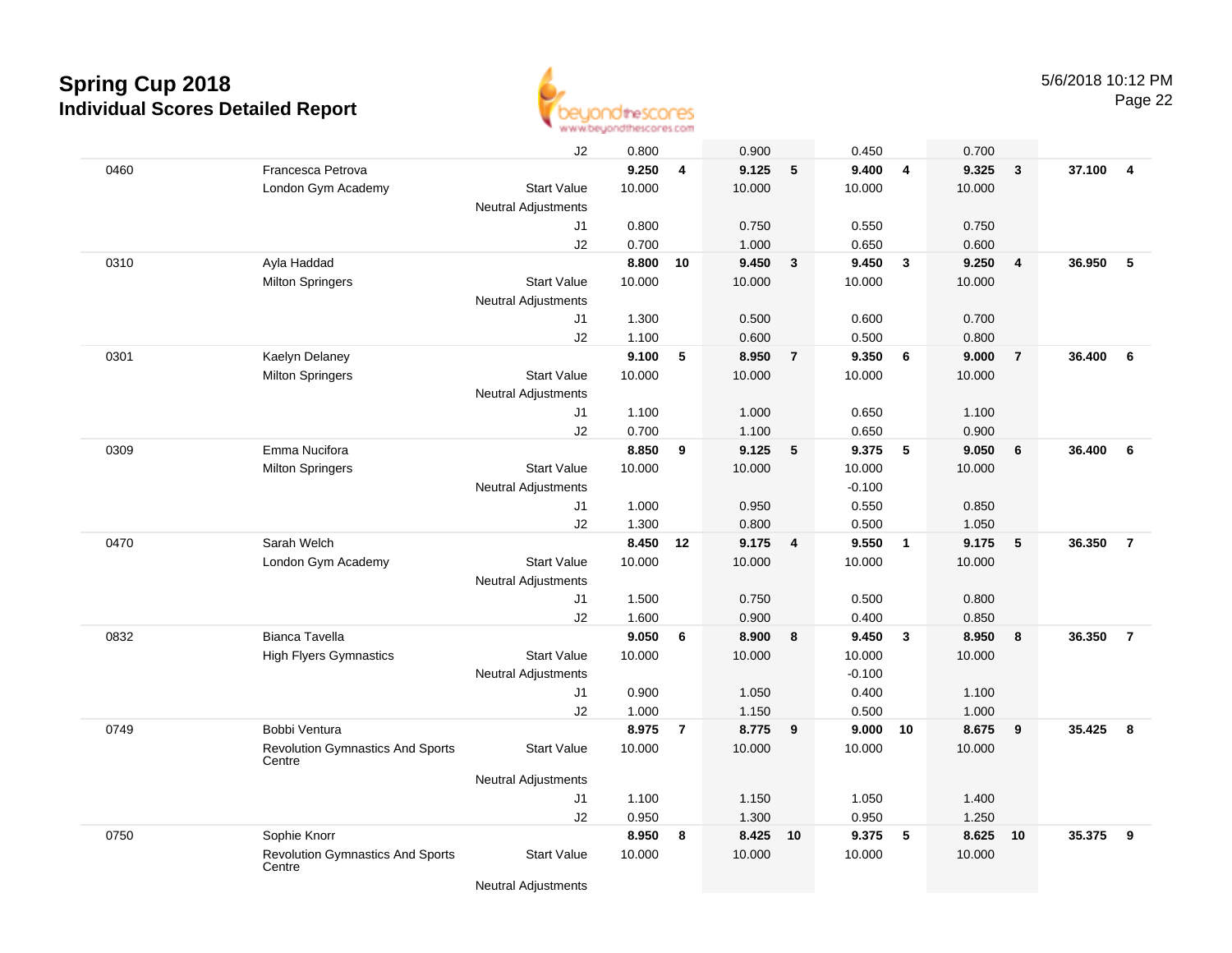

|      |                                      | J1                         | 1.000  |    | 1.500    | 0.600    |                  | 1.450    |    |           |       |
|------|--------------------------------------|----------------------------|--------|----|----------|----------|------------------|----------|----|-----------|-------|
|      |                                      | J2                         | 1.100  |    | 1.650    | 0.650    |                  | 1.300    |    |           |       |
| 0140 | <b>Brooke Tollady</b>                |                            | 9.300  | 3  | 8.175 11 | 8.500 11 |                  | 8.375    | 12 | 34.350 10 |       |
|      | <b>Barrie Kempettes</b>              | <b>Start Value</b>         | 10.000 |    | 10.000   | 10.000   |                  | 10.000   |    |           |       |
|      |                                      | <b>Neutral Adjustments</b> |        |    |          |          |                  |          |    |           |       |
|      |                                      | J1                         | 0.600  |    | 1.750    | 1.400    |                  | 1.750    |    |           |       |
|      |                                      | J2                         | 0.800  |    | 1.900    | 1.600    |                  | 1.500    |    |           |       |
| 0169 | Leila Arcieri                        |                            | 8.700  | 11 | 7.800 12 | 9.025    | 9                | 8.575 11 |    | 34.100    | $-11$ |
|      | <b>Barrie Kempettes</b>              | <b>Start Value</b>         | 10.000 |    | 10.000   | 10.000   |                  | 10.000   |    |           |       |
|      |                                      | <b>Neutral Adjustments</b> |        |    |          | $-0.100$ |                  |          |    |           |       |
|      |                                      | J1                         | 1.100  |    | 2.300    | 0.900    |                  | 1.450    |    |           |       |
|      |                                      | J2                         | 1.500  |    | 2.100    | 0.850    |                  | 1.400    |    |           |       |
| 0713 | Isabella Sirianni                    |                            | 8.350  | 13 | 7.600 13 | 9.350    | $6\phantom{.0}6$ | 8.275    | 13 | 33.575    | 12    |
|      | <b>Halton Hills Gymnastic Centre</b> | <b>Start Value</b>         | 10.000 |    | 10.000   | 10.000   |                  | 10.000   |    |           |       |
|      |                                      | <b>Neutral Adjustments</b> |        |    |          |          |                  |          |    |           |       |
|      |                                      | J <sub>1</sub>             | 1.600  |    | 2.450    | 0.700    |                  | 1.800    |    |           |       |
|      |                                      | J2                         | 1.700  |    | 2.350    | 0.600    |                  | 1.650    |    |           |       |

#### **Gymnastics Ontario Level 2**

**ID League ID Name VT # UB # BB # FX # AA #** 0757 Emily D'Agostino **X.XXX -- X.XXX -- X.XXX -- X.XXX -- 0.000 --** Revolution Gymnastics And Sports**Centre** Start Valuee 10.000 Neutral Adjustments J1 1.200 J2 1.000 0239 Shalanie Ramlal **9.550 <sup>1</sup> 9.450 <sup>1</sup> 9.625 <sup>2</sup> 9.275 <sup>3</sup> 37.900 <sup>1</sup>** Pickering Athletic Centre Start Value 10.000 10.000 10.000 10.000 Neutral Adjustments $-0.100$ 0.250 J1 0.500 0.600 0.250 0.800 J2 0.400 0.500 0.300 0.650 0237 Brooke Kato **9.225 <sup>4</sup> 9.400 <sup>2</sup> 9.850 <sup>1</sup> 9.300 <sup>2</sup> 37.775 <sup>2</sup>** Pickering Athletic Centre Start Value 10.000 10.000 10.000 10.000 Neutral Adjustments J1 0.800 0.600 0.150 0.800 J2 0.750 0.600 0.150 0.600 0300 Marina Atalla **9.100 <sup>7</sup> 9.300 <sup>3</sup> 9.575 <sup>3</sup> 9.475 <sup>1</sup> 37.450 <sup>3</sup>** Milton Springers Start Valuee 10.000 10.000 10.000 10.000

**Age 13+ (2005+)**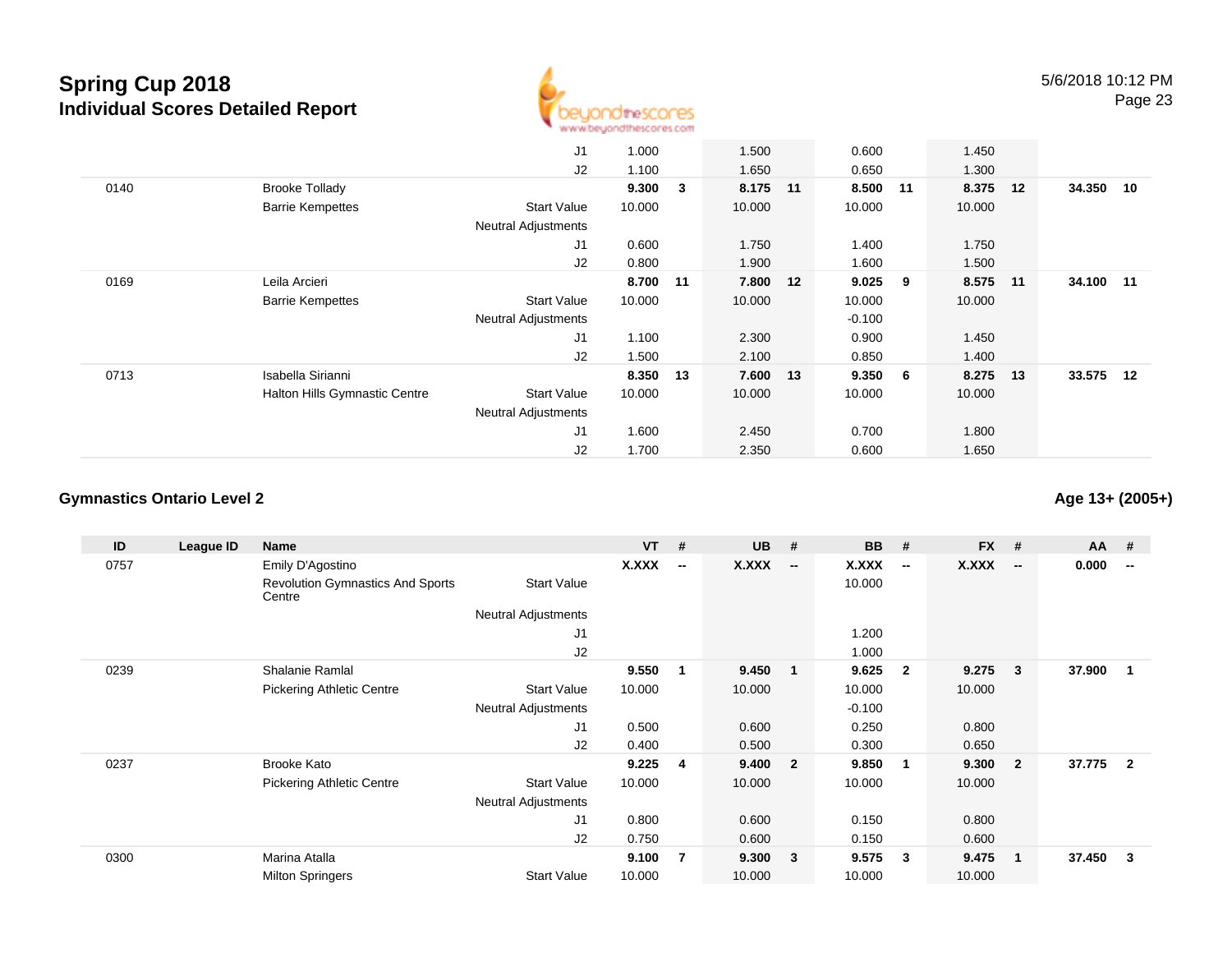

|      |         |                                  | <b>Neutral Adjustments</b> |        |                |          |                |          |                |        |                |        |                |
|------|---------|----------------------------------|----------------------------|--------|----------------|----------|----------------|----------|----------------|--------|----------------|--------|----------------|
|      |         |                                  | J1                         | 1.000  |                | 0.600    |                | 0.400    |                | 0.550  |                |        |                |
|      |         |                                  | J2                         | 0.800  |                | 0.800    |                | 0.450    |                | 0.500  |                |        |                |
| 0302 |         | Isabelle Akai                    |                            | 9.050  | 8              | 9.150    | 5              | 9.575    | $\mathbf{3}$   | 9.075  | $\overline{7}$ | 36.850 | $\overline{4}$ |
|      |         | <b>Milton Springers</b>          | <b>Start Value</b>         | 10.000 |                | 10.000   |                | 10.000   |                | 10.000 |                |        |                |
|      |         |                                  | <b>Neutral Adjustments</b> |        |                |          |                |          |                |        |                |        |                |
|      |         |                                  | J1                         | 1.000  |                | 0.900    |                | 0.500    |                | 0.950  |                |        |                |
|      |         |                                  | J2                         | 0.900  |                | 0.800    |                | 0.350    |                | 0.900  |                |        |                |
| 0137 |         | Morgan Smith                     |                            | 9.150  | 6              | 8.925    | $\overline{7}$ | 9.550    | $\overline{4}$ | 9.150  | 5              | 36.775 | $-5$           |
|      |         | <b>Barrie Kempettes</b>          | <b>Start Value</b>         | 10.000 |                | 10.000   |                | 10.000   |                | 10.000 |                |        |                |
|      |         |                                  | <b>Neutral Adjustments</b> |        |                |          |                |          |                |        |                |        |                |
|      |         |                                  | J1                         | 0.900  |                | 1.000    |                | 0.400    |                | 0.950  |                |        |                |
|      |         |                                  | J2                         | 0.800  |                | 1.150    |                | 0.500    |                | 0.750  |                |        |                |
| 0238 |         | Kyla Rimpel                      |                            | 9.225  | 4              | 9.100    | 6              | 9.350    | $\overline{7}$ | 9.050  | 8              | 36.725 | 6              |
|      |         | <b>Pickering Athletic Centre</b> | <b>Start Value</b>         | 10.000 |                | 10.000   |                | 10.000   |                | 10.000 |                |        |                |
|      |         |                                  | <b>Neutral Adjustments</b> |        |                |          |                | $-0.100$ |                |        |                |        |                |
|      |         |                                  | J1                         | 0.900  |                | 0.850    |                | 0.500    |                | 1.000  |                |        |                |
|      |         |                                  | J2                         | 0.650  |                | 0.950    |                | 0.600    |                | 0.900  |                |        |                |
| 0163 |         | <b>Scarlett Zerback</b>          |                            | 9.250  | $\mathbf{3}$   | 8.700 11 |                | 9.450    | 6              | 9.100  | 6              | 36.500 | $\overline{7}$ |
|      |         | <b>Barrie Kempettes</b>          | <b>Start Value</b>         | 10.000 |                | 10.000   |                | 10.000   |                | 10.000 |                |        |                |
|      |         |                                  | <b>Neutral Adjustments</b> |        |                |          |                |          |                |        |                |        |                |
|      |         |                                  | J1                         | 0.700  |                | 1.250    |                | 0.600    |                | 0.900  |                |        |                |
|      |         |                                  | J2                         | 0.800  |                | 1.350    |                | 0.500    |                | 0.900  |                |        |                |
| 0409 | 1026155 | Sophie Iannacito                 |                            | 9.100  | $\overline{7}$ | 8.775    | 9              | 9.475    | 5              | 9.075  | $\overline{7}$ | 36.425 | 8              |
|      |         | <b>Adrenaline Gymnastics</b>     | <b>Start Value</b>         | 10.000 |                | 10.000   |                | 10.000   |                | 10.000 |                |        |                |
|      |         |                                  | <b>Neutral Adjustments</b> |        |                |          |                |          |                |        |                |        |                |
|      |         |                                  | J1                         | 0.900  |                | 1.100    |                | 0.600    |                | 1.000  |                |        |                |
|      |         |                                  | J <sub>2</sub>             | 0.900  |                | 1.350    |                | 0.450    |                | 0.850  |                |        |                |
| 0502 |         | Vrajani Popawala                 |                            | 9.200  | $\sqrt{5}$     | 9.100    | 6              | 9.075 11 |                | 8.975  | 10             | 36.350 | 9              |
|      |         | <b>Bluewater</b>                 | <b>Start Value</b>         | 10.000 |                | 10.000   |                | 10.000   |                | 10.000 |                |        |                |
|      |         |                                  | Neutral Adjustments        |        |                |          |                |          |                |        |                |        |                |
|      |         |                                  | J1                         | 0.700  |                | 0.900    |                | 0.900    |                | 1.100  |                |        |                |
|      |         |                                  | J2                         | 0.900  |                | 0.900    |                | 0.950    |                | 0.950  |                |        |                |
| 0503 |         | Vrunda Popawala                  |                            | 9.350  | $\overline{2}$ | 8.750    | 10             | 8.600    | 13             | 9.200  | $\overline{4}$ | 35.900 | 10             |
|      |         | <b>Bluewater</b>                 | <b>Start Value</b>         | 10.000 |                | 10.000   |                | 10.000   |                | 10.000 |                |        |                |
|      |         |                                  | Neutral Adjustments        |        |                |          |                |          |                |        |                |        |                |
|      |         |                                  | J1                         | 0.800  |                | 1.200    |                | 1.300    |                | 0.850  |                |        |                |
|      |         |                                  | J2                         | 0.500  |                | 1.300    |                | 1.500    |                | 0.750  |                |        |                |
| 0755 |         | Jessica Boyer                    |                            | 8.850  | 9              | 8.825    | 8              | 9.300    | 9              | 8.900  | 12             | 35.875 | $-11$          |